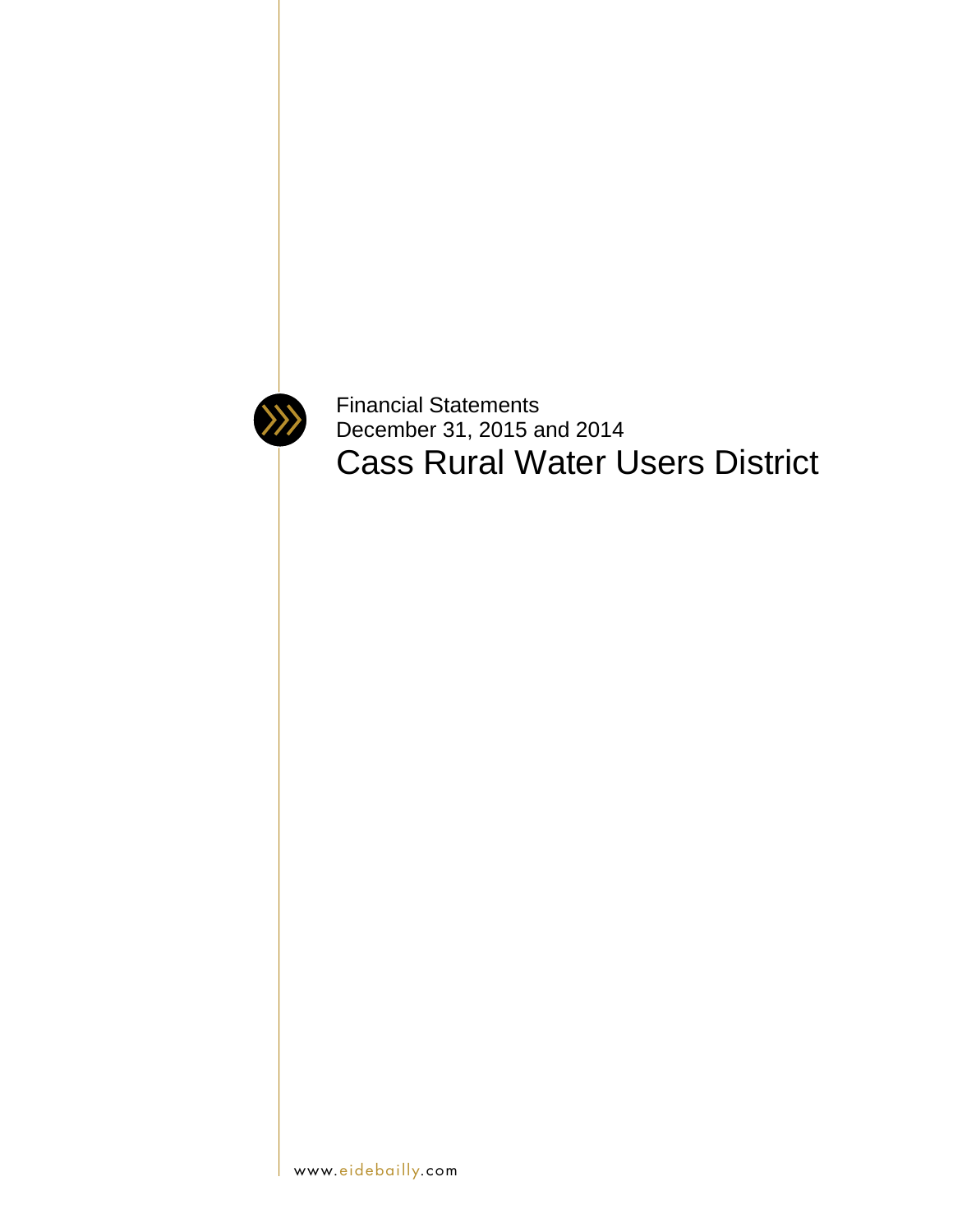| <b>Financial Statements</b>                                                                                                                                                                        |
|----------------------------------------------------------------------------------------------------------------------------------------------------------------------------------------------------|
|                                                                                                                                                                                                    |
| Supplementary Information                                                                                                                                                                          |
|                                                                                                                                                                                                    |
| <b>Additional Reports</b>                                                                                                                                                                          |
| Independent Auditor's Report on Internal Control over Financial Reporting and on Compliance and Other<br>Matters Based on an Audit of Financial Statements Performed in Accordance with Government |
|                                                                                                                                                                                                    |
|                                                                                                                                                                                                    |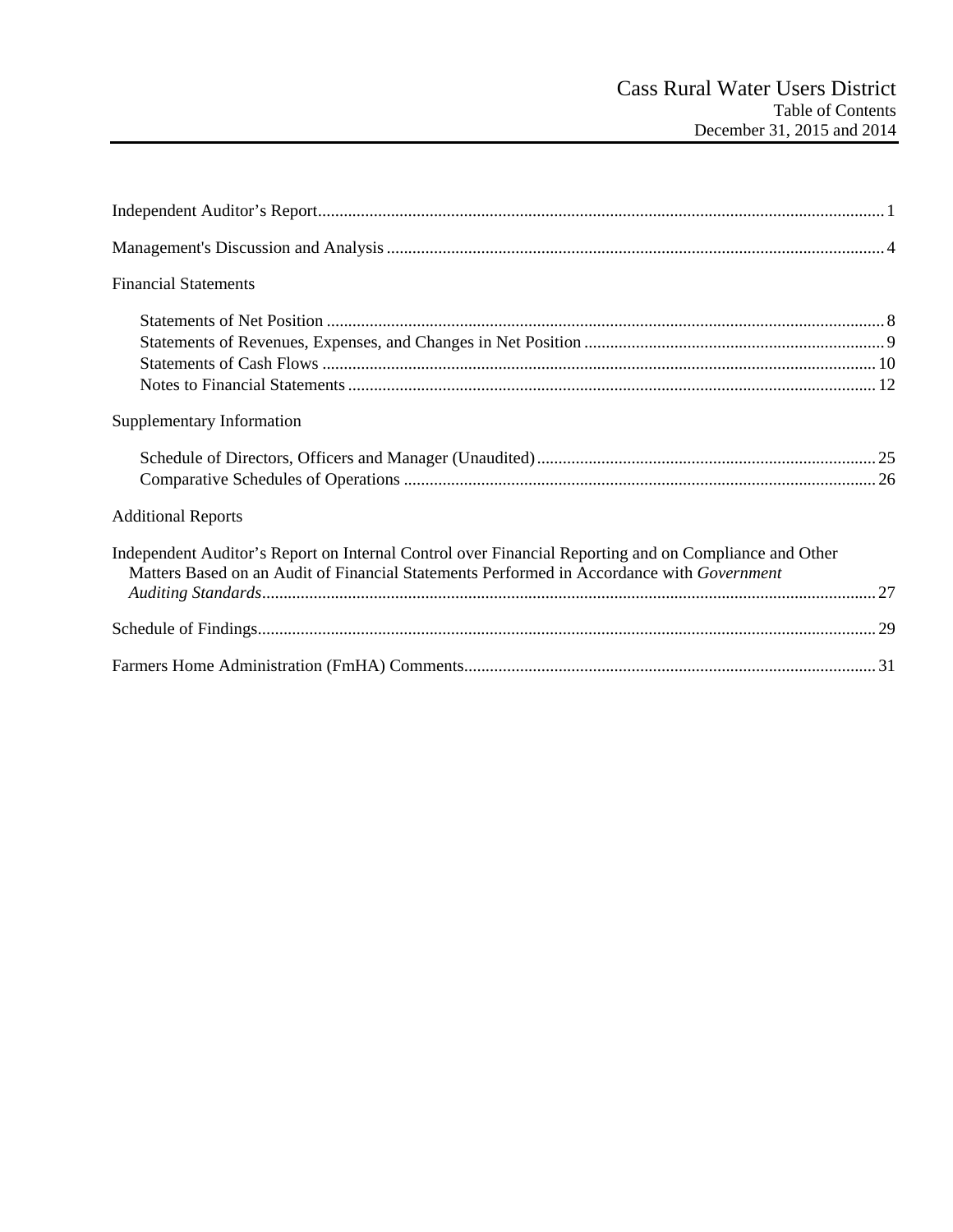

CPAs & BUSINESS ADVISORS

# **Independent Auditor's Report**

The Board of Directors Cass Rural Water Users District Kindred, North Dakota

## **Report on the Financial Statements**

We have audited the accompanying financial statements of Cass Rural Water Users District as of and for the year ended December 31, 2015 and 2014, and the related notes to the financial statements, which collectively comprise the District's basic financial statements as listed in the table of contents.

## **Management's Responsibility for the Financial Statements**

Management is responsible for the preparation and fair presentation of these financial statements in accordance with accounting principles generally accepted in the United States of America; this includes the design, implementation, and maintenance of internal control relevant to the preparation and fair presentation of financial statements that are free from material misstatement, whether due to fraud or error.

#### **Auditor's Responsibility**

Our responsibility is to express an opinion on these financial statements based on our audits. We conducted our audits in accordance with auditing standards generally accepted in the United States of America and the standards applicable to financial audits contained in *Government Auditing Standards*, issued by the Comptroller General of the United States. Those standards require that we plan and perform the audit to obtain reasonable assurance about whether the financial statements are free from material misstatement.

An audit involves performing procedures to obtain audit evidence about the amounts and disclosures in the financial statements. The procedures selected depend on the auditor's judgment, including the assessment of the risks of material misstatement of the financial statements, whether due to fraud or error. In making those risk assessments, the auditor considers internal control relevant to the entity's preparation and fair presentation of the financial statements in order to design audit procedures that are appropriate in the circumstances, but not for the purpose of expressing an opinion on the effectiveness of the entity's internal control. Accordingly, we express no such opinion. An audit also includes evaluating the appropriateness of accounting policies used and the reasonableness of significant accounting estimates made by management, as well as evaluating the overall presentation of the financial statements.

We believe that the audit evidence we have obtained is sufficient and appropriate to provide a basis for our audit opinion.

www. eidebailly .com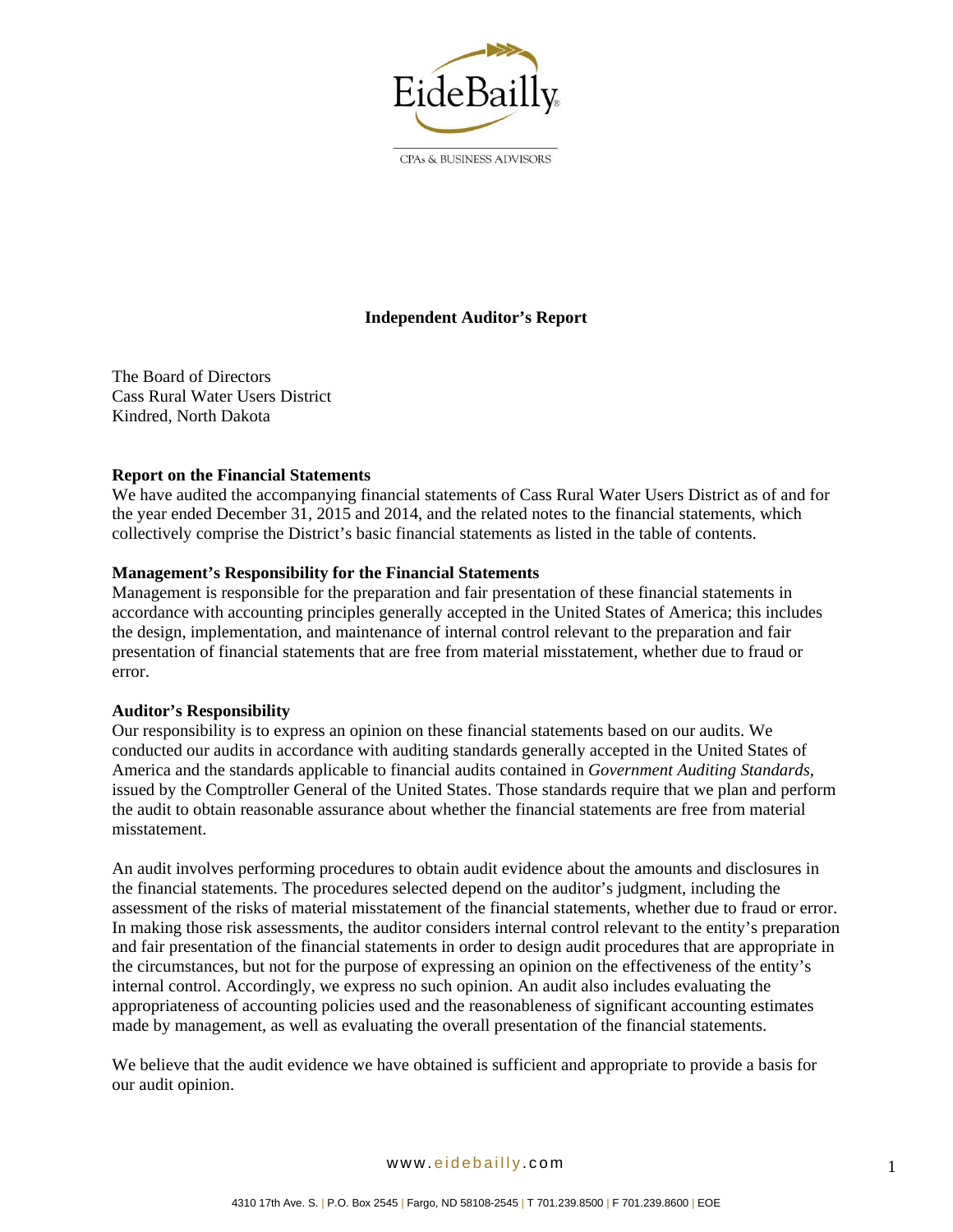## **Opinion**

In our opinion, the financial statements referred to above present fairly, in all material respects, the financial position of Cass Rural Water Users District as of December 31, 2015 and 2014, and the respective changes in financial position and its cash flows thereof for the years then ended in accordance with accounting principles generally accepted in the United States of America.

# **Other Matters**

## *Required Supplementary Information*

Accounting principles generally accepted in the United States of America require that the management's discussion and analysis be presented to supplement the basic financial statements. Such information, although not a part of the basic financial statements, is required by the Governmental Accounting Standards Boards who considers it to be an essential part of financial reporting for placing the basic financial statements in an appropriate operational, economic, or historical context. We have applied certain limited procedures to the required supplementary information in accordance with auditing standards generally accepted in the United States of America, which consisted of inquiries of management about the methods of preparing the information and comparing the information for consistency with management's responses to our inquiries, the basic financial statements, and other knowledge we obtained during our audit of the basic financial statements. We do not express an opinion or provide any assurance on the information because the limited procedures do not provide us with sufficient evidence to express an opinion or provide any assurance.

## *Other Information*

Our audit was conducted for the purpose of forming opinions on the financial statements that collectively comprise the District's financial statements. The Schedule of Directors, Officers, and Manager and Comparative Schedules of Operations are presented for purposes of additional analysis and are not a required part of the basic financial statements.

The Comparative Schedule of Operations is the responsibility of management and was derived from and relate directly to the underlying accounting and other records used to prepare the basic financial statements. Such information has been subjected to the auditing procedures applied in the audit of the basic financial statements and certain additional procedures, including comparing and reconciling such information directly to the underlying accounting and other records used to prepare the basic financial statements or to the basic financial statements themselves, and other additional procedures in accordance with auditing standards generally accepted in the United States of America. In our opinion, the comparative schedule of are fairly stated, in all material respects, in relation to the basic financial statements as a whole.

The Schedule of Directors, Officers, and Manager has not been subjected to the auditing procedures applied in the audit of the basic financial statements and, accordingly, we do not express an opinion or provide any assurance on them.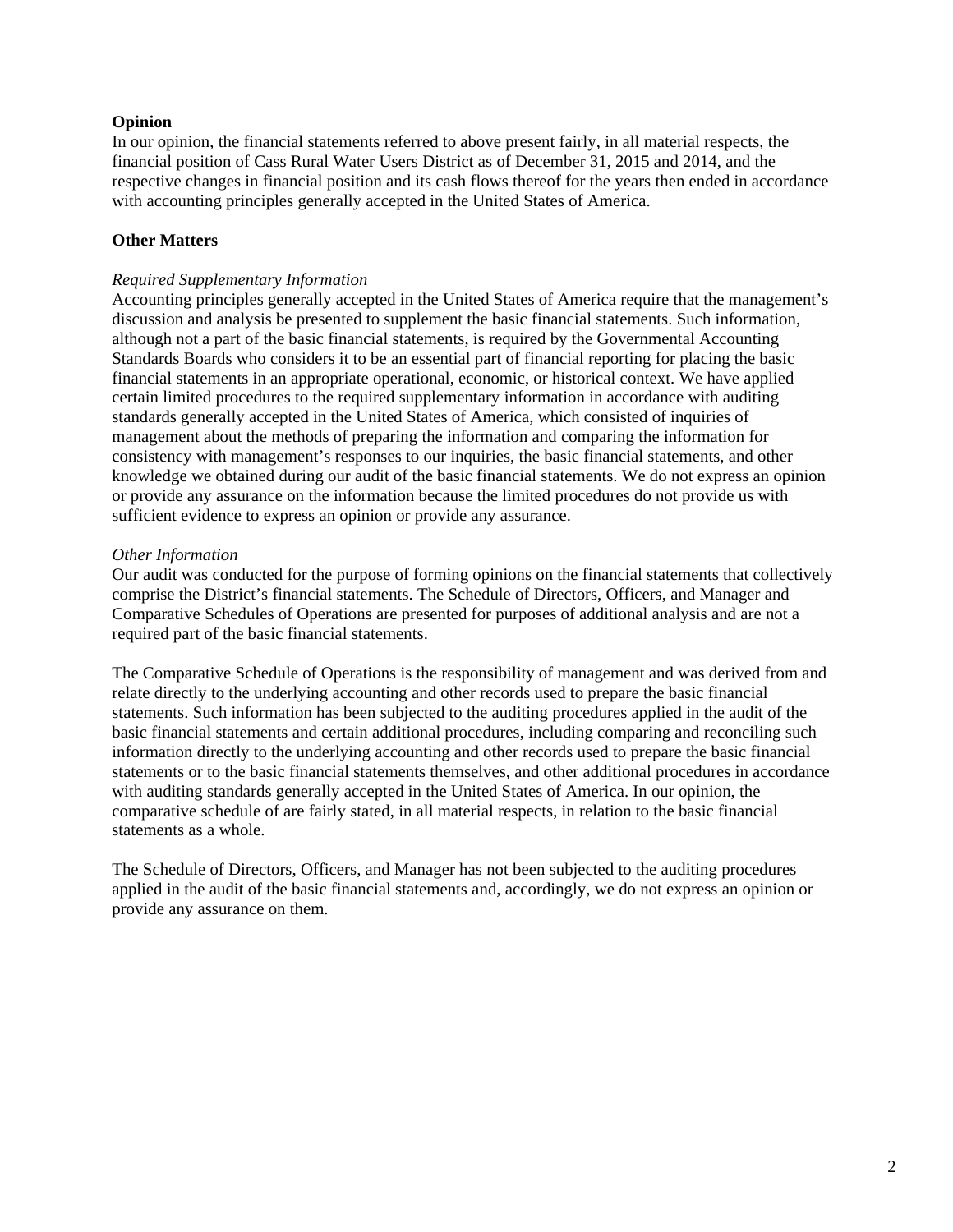#### **Other Reporting Required by** *Government Auditing Standards*

In accordance with *Government Auditing Standards*, we have also issued a report dated February 18, 2016 on our consideration of the District's internal control over financial reporting and on our tests of its compliance with certain provisions of laws, regulations, contracts, grant agreements, and other matters. The purpose of that report is to describe the scope of our testing of internal control over financial reporting and compliance and the results of that testing, and not to provide an opinion on the internal control over financial reporting or on compliance. Those reports are an integral part of an audit performed in accordance with *Government Auditing Standards* in considering the District's internal control over financial reporting and compliance.

Fade Sailly LLP

February 18, 2016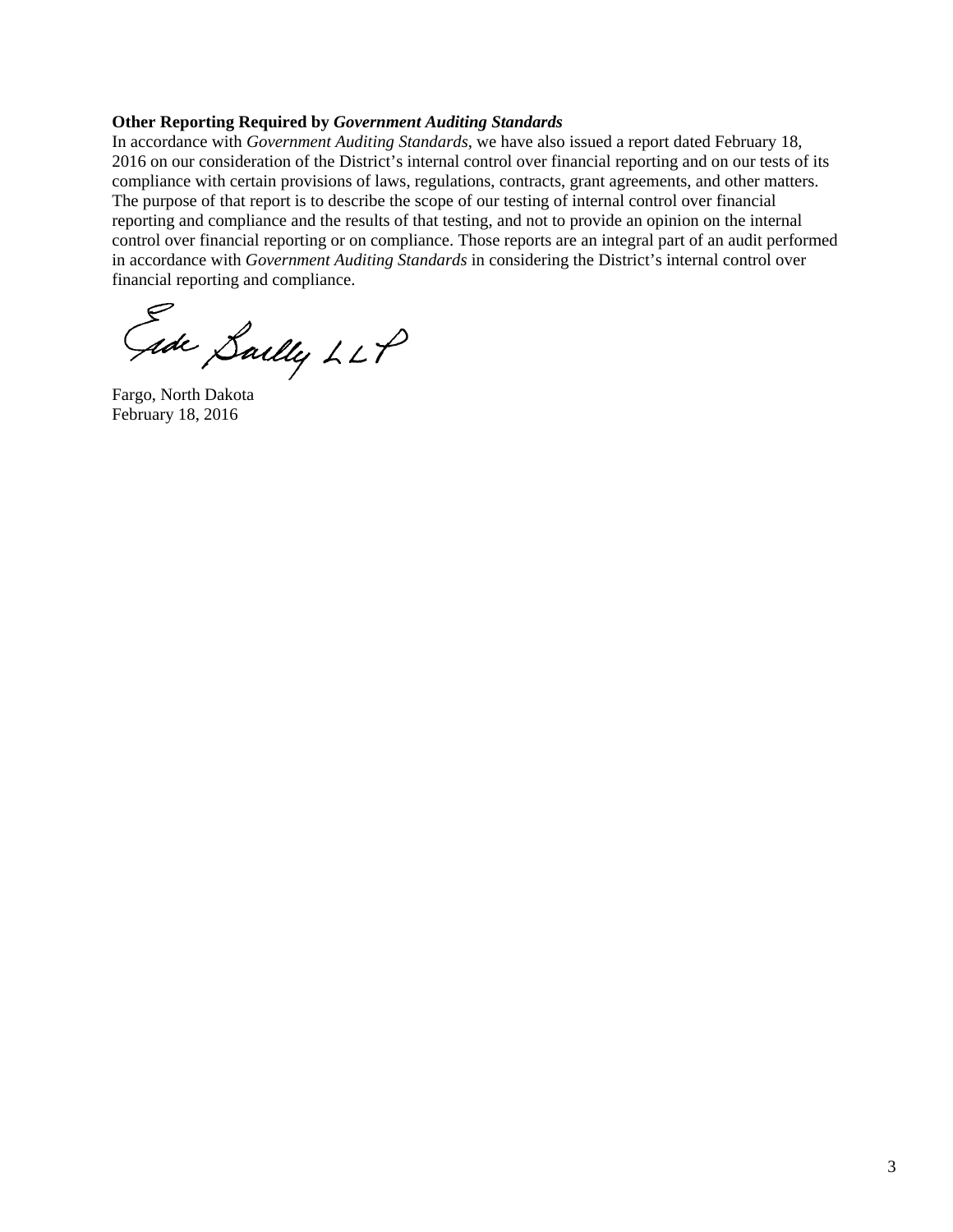This section of the District's financial report presents our analysis of the District's financial performance during the fiscal year ended December 31, 2015. Please read it in conjunction with the financial statements, which follow this section.

The information in this MDA is presented under the following headings:

- Financial Highlights
- Organization and Business
- Statement of Net Position Overview
- Capital Assets and Debt Administration
- Statement of Revenues, Expenses and Change in Net Position Overview
- Request for Information

## **Financial Highlights**

- Assets Increased nearly \$2.9 million due primarily to new pipeline added during 2015.
- Operating expenses Increased nearly 9.9% due increases in administrative and general expenses, as well as increases to purchased water.

## **Organization and Business**

Cass Rural Water Users District provides water service to approximately 4,500 rural residences and 14 communities in Cass County and parts of Trail, Barnes, Ransom and Richland counties serving a total estimated population of 15,000 in a 2,000 square mile service area. The District is a political subdivision of the State of North Dakota pursuant to Chapter 61-35 of the North Dakota Century Code. The District recovers cost of service through user fees.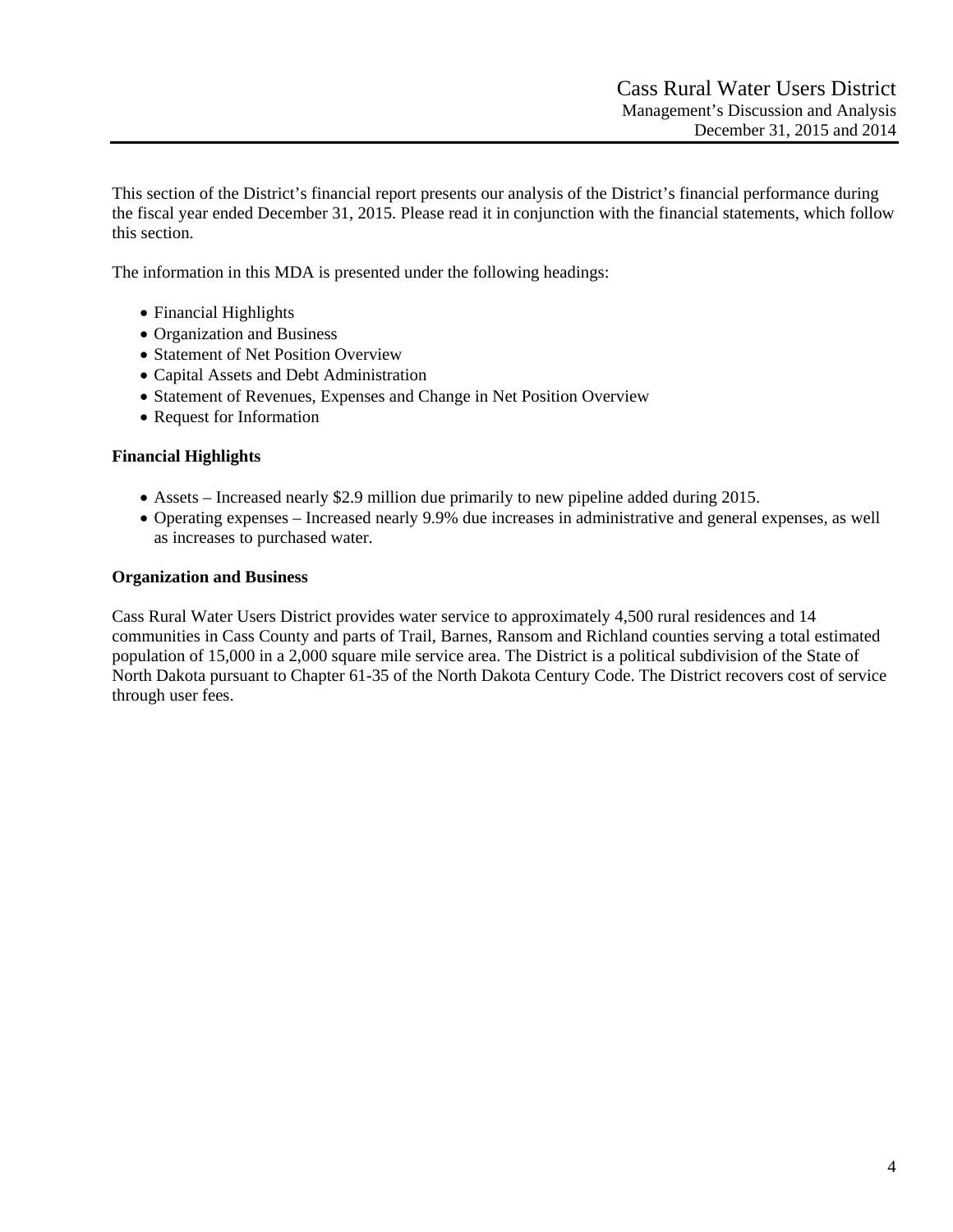#### **Statement of Net Position Overview**

|                                                 | 2015             | 2014              | 2013              |
|-------------------------------------------------|------------------|-------------------|-------------------|
| Assets                                          |                  |                   |                   |
| Capital assets                                  | 34,886,212<br>\$ | 31,379,589<br>\$. | 29,988,768<br>\$. |
| Other property and investments                  | 15,603,233       | 14,373,515        | 13,623,504        |
| <b>Current</b> assets                           | 5,358,195        | 4,662,105         | 3,916,862         |
| Total assets                                    | 55,847,640       | 50,415,209        | 47,529,134        |
| Liabilities                                     |                  |                   |                   |
| Long-term debt, less current maturities         | 22,189,424       | 21,395,459        | 21,226,407        |
| Other liabilities                               | 2,706,052        | 1,847,354         | 1,588,896         |
| <b>Total liabilities</b>                        | 24,895,476       | 23, 242, 813      | 22,815,303        |
|                                                 |                  |                   |                   |
| <b>Net Position</b>                             |                  |                   |                   |
| Invested in capital assets, net of related debt | 10,435,027       | 8,645,960         | 7,552,825         |
| Restricted for debt service                     | 5,918,211        | 4,052,577         | 2,493,643         |
| Unrestricted                                    | 14,598,926       | 14,473,859        | 14,667,363        |
| Total net position                              | 30,952,164       | 27,172,396<br>S   | 24,713,831        |

The total assets of the District increased by 11%, from \$50.4 million to \$55.8 million. The increase in total assets is broken down as follows:

| Water Plant in service         | 3,507,000 |
|--------------------------------|-----------|
| Current Assets                 | 696,000   |
| Other Property and Investments | 1,230,000 |

During 2009, per terms of the "Memorandum of Understanding" with the City of Fargo and Tharaldson Ethanol Group, the District executed a bill of sale which transferred ownership of a water treatment plant constructed on land owned by the City of Fargo to the city. In return the City of Fargo is committed to sell water to the District for resale to Tharaldson Ethanol for a period of 20 years. Additional terms of the agreement require Tharaldson Ethanol Group and the City of Fargo to make all debt payments for the project. The repayment contract also includes a guarantee from Mr. Gary Tharaldson and Tharaldson Hotels. The District holds an escrow account as additional security for the debt associated with this project.

Current assets increased by nearly \$705,000. This was a result of increase in cash and cash equivalents.

The net position of the District increased by approximately \$3.8 million.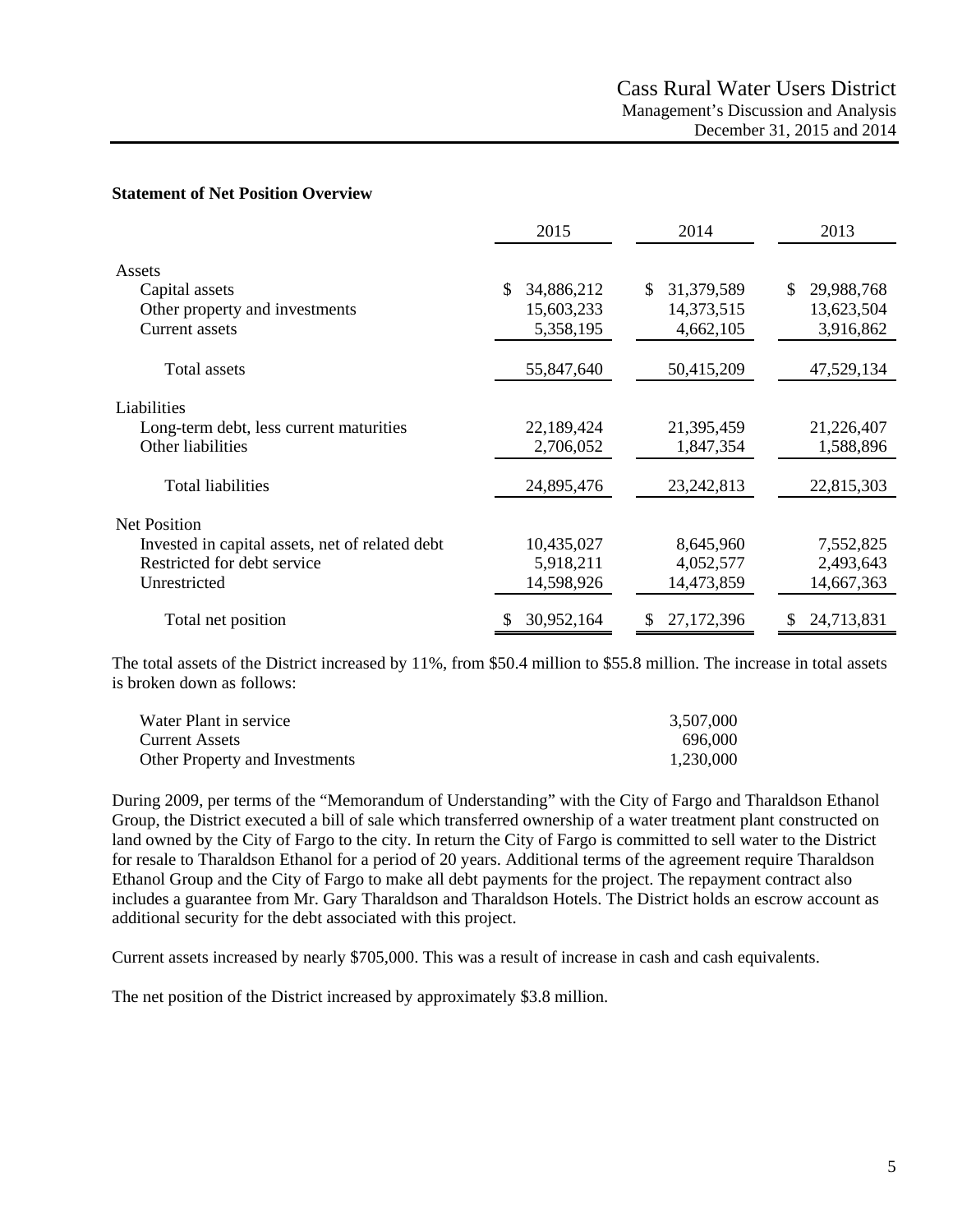## **Capital Assets and Debt Administration**

At the end of 2015, the District had \$34.8 million (net of accumulated depreciation) in a broad range of utility capital assets and other property. The investment in capital and other property assets includes land, buildings, improvements, water treatment plants, water transmission and distribution mains, water storage facilities, pump stations, machinery, equipment and certain intangible assets. The District's net revenue, long term debt and contributions from customers are used to finance these capital investments. More detailed information concerning the additions and retirements appears later in this document in note 5 of the financial statements.

As of December 31, 2015 the District had total long term debt including current maturities outstanding of \$24.4 million. The District invests funds in certificates of deposit and other similar investments in such a manner so that as these investments mature funds are available to make the necessary payments. As of December 31, 2015 the District had funds on hand to make all debt payments through the year 2016. The details of the various debt instruments are presented in more detail in note 6 of the financial statements.

|                                                    | 2015            | 2014             | 2013       |
|----------------------------------------------------|-----------------|------------------|------------|
| <b>Total Revenues</b>                              | \$<br>7,070,533 | \$<br>6,133,610  | 6,269,270  |
| <b>Total Expenses</b>                              | 5,504,388       | 5,173,147        | 5,080,280  |
| Income                                             | 1,566,145       | 960,463          | 1,188,990  |
| <b>Capital Contributions</b><br>Special assessment | 2,213,623       | 1,498,102        | 815,827    |
| Change in Net Position                             | 3,779,768       | 2,458,565        | 2,004,817  |
| Net Position, Beginning of Year                    | 27,172,396      | 24,713,831       | 22,709,014 |
| Net Position, End of Year                          | 30,952,164      | 27,172,396<br>\$ | 24,713,831 |

#### **Statement of Revenues, Expenses and Change in Net Position Overview**

Overall operating expenses increased by 9.9% or approximately \$430,000. Administration expenses increased by approximately \$291,800 due increases in in bond issuance costs and salaries. Purchased water expenses increased by \$151,000.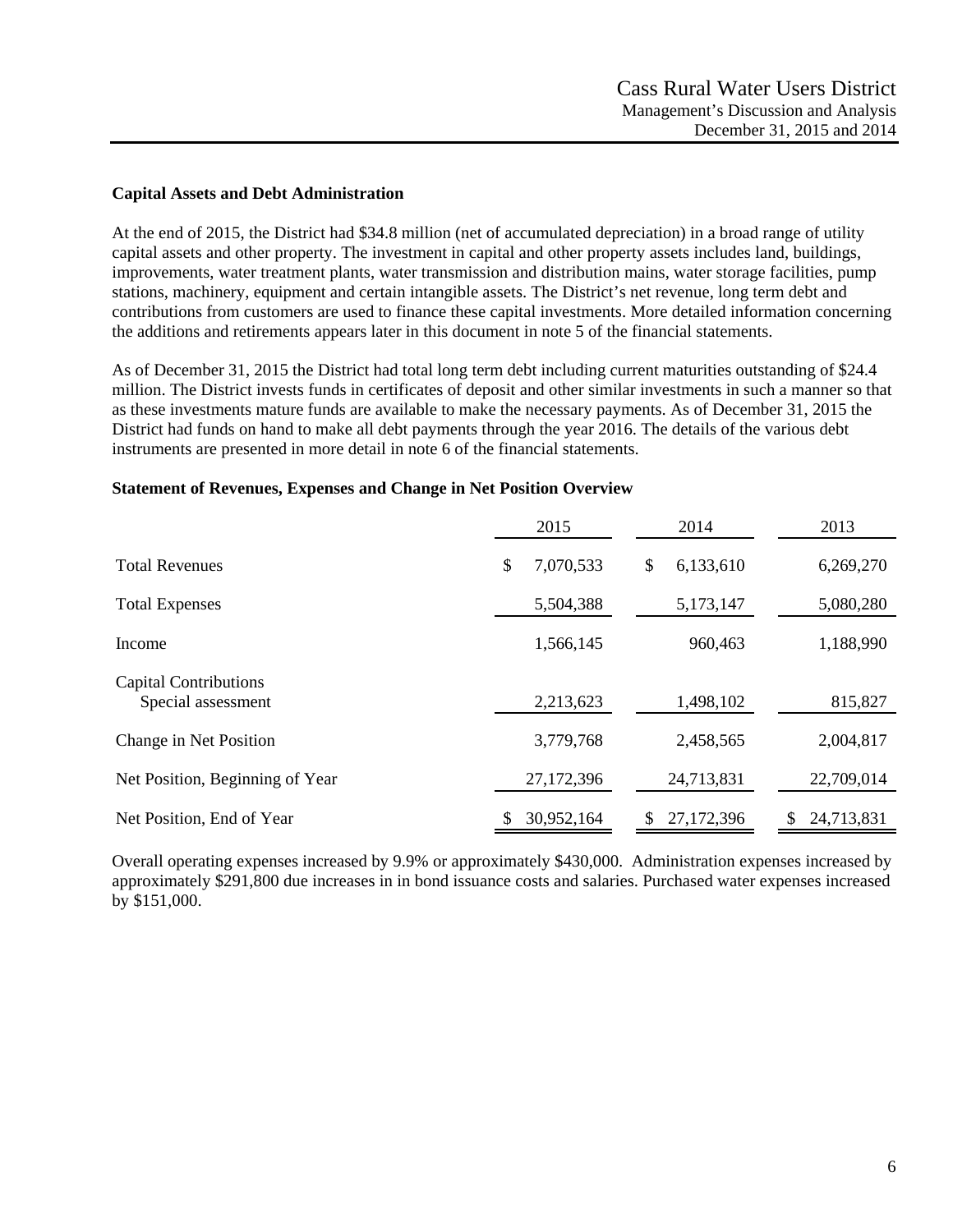## **Factors Bearing on the District's Future**

There are a number of factors or issues that have a bearing on the future of Cass Rural Water District that can be broken down as follows:

- Water Supply Cass Rural Water District is dependent on ground water as its primary source of water. One of the three aquifers the District utilizes has a finite life of perhaps another 25 to 30 years. As a result the District has been very active with the Lake Agassiz Water Authority to develop a more dependable source of water.
- Territorial Integrity Due to the rapid growth of the urban areas around Fargo and West Fargo both cities have extended their boundaries into areas that overlap the District's boundary. To date the District has been able to negotiate reasonable arrangements with both cities to address these territorial issues. The District will continue to foster good working relationships with Fargo and West Fargo as well as making an effort to keep abreast of any legal developments in this area of federal law.
- Federal Regulation Each year the Environmental Protection Agency issues new rules for the regulations of public drinking water systems. With each new regulation comes increased cost and additional record keeping requirements. The District is committed to meeting all applicable drinking water standards while keeping costs as reasonable as possible.

#### **Request for Information**

This financial report is designed to provide ratepayers and creditors with a general overview of the District's finances and demonstrate the District's accountability for monies it receives. If you have any questions about this report or need additional information, please contact: the General Manger, Cass Rural Water District, P.O. Box 98, Kindred, North Dakota 58051.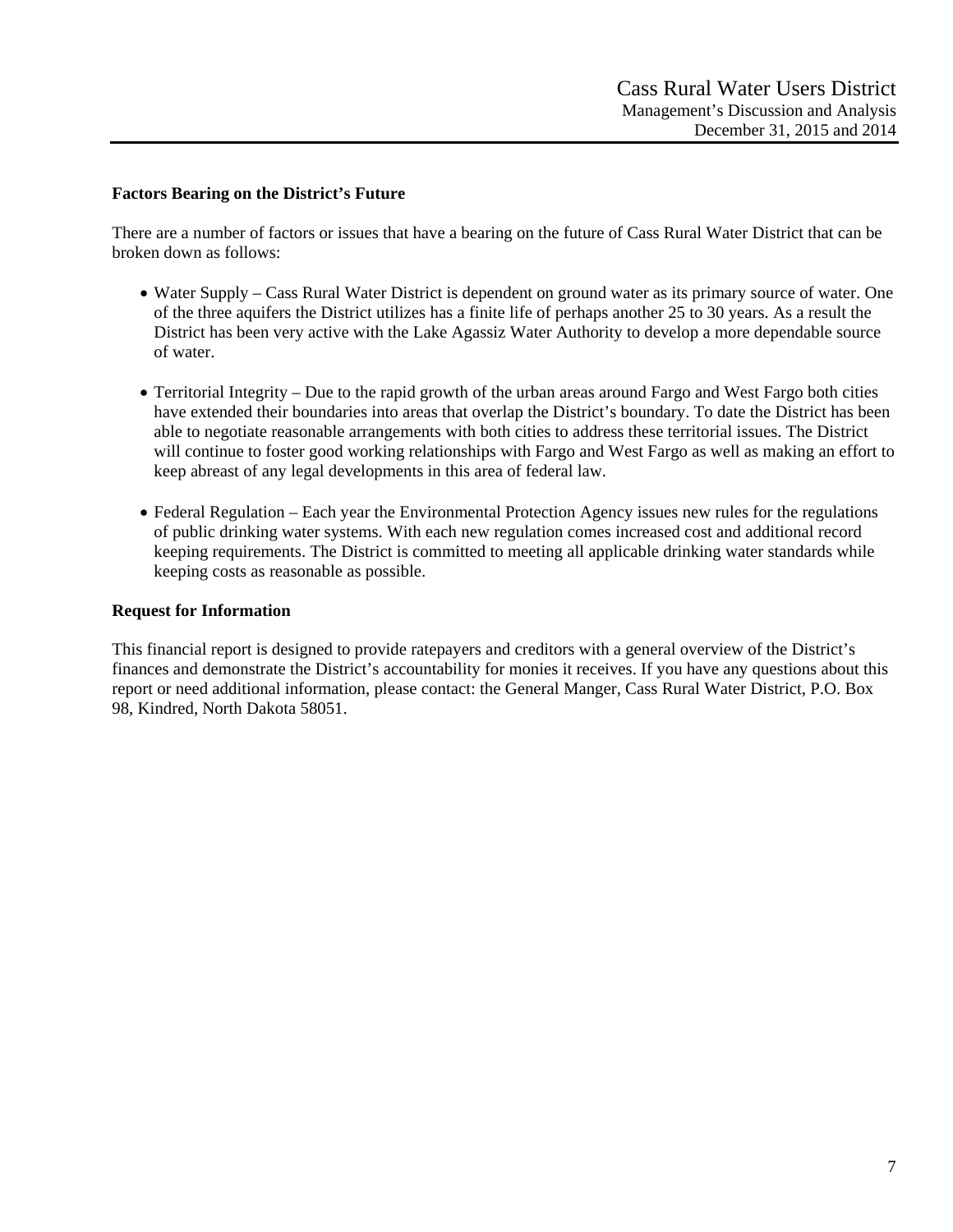|                                                             | 2015             | 2014              |
|-------------------------------------------------------------|------------------|-------------------|
| Assets                                                      |                  |                   |
| <b>Water Plant</b>                                          |                  |                   |
| In service                                                  | 43,530,935<br>\$ | 39,679,874<br>\$. |
| Construction in progress                                    | 1,406,895        | 1,119,880         |
| Total water plant                                           | 44,937,830       | 40,799,754        |
| Less accumulated depreciation                               | 10,051,618       | 9,420,165         |
| Water plant - net                                           | 34,886,212       | 31,379,589        |
| Other Property and Investments                              |                  |                   |
| Intangible assets, net of accumulated amortization          | 7,296,369        | 7,817,538         |
| Special assessment receivable, net of current portion       | 5,510,730        | 3,370,411         |
| Patronage capital credits from nonassociated companies      | 230,884          | 230,482           |
| Special funds                                               | 2,565,250        | 2,955,084         |
| Total other property and investments                        | 15,603,233       | 14,373,515        |
| <b>Current Assets</b>                                       |                  |                   |
| Cash and cash equivalents                                   | 3,674,502        | 3,194,845         |
| Cash and cash equivalents - restricted                      | 155,358          | 5,265             |
| Temporary investments                                       | 581,183          | 260,689           |
| Accounts receivable, less accumulated provision             |                  |                   |
| for uncollectible accounts (2015 - \$2,127, 2014 - \$1,481) | 449,885          | 455,675           |
| Delinquent special assessment receivables                   | 37,438           | 18,981            |
| Special assessment receivable, current portion              | 407,481          | 682,166           |
| Inventory                                                   | 3,422            | 3,422             |
| Prepaid Items                                               | 42,458           | 34,594            |
| Interest receivable                                         | 6,468            | 6,468             |
| Total current assets                                        | 5,358,195        | 4,662,105         |
| <b>Total assets</b>                                         | 55,847,640       | 50,415,209<br>S   |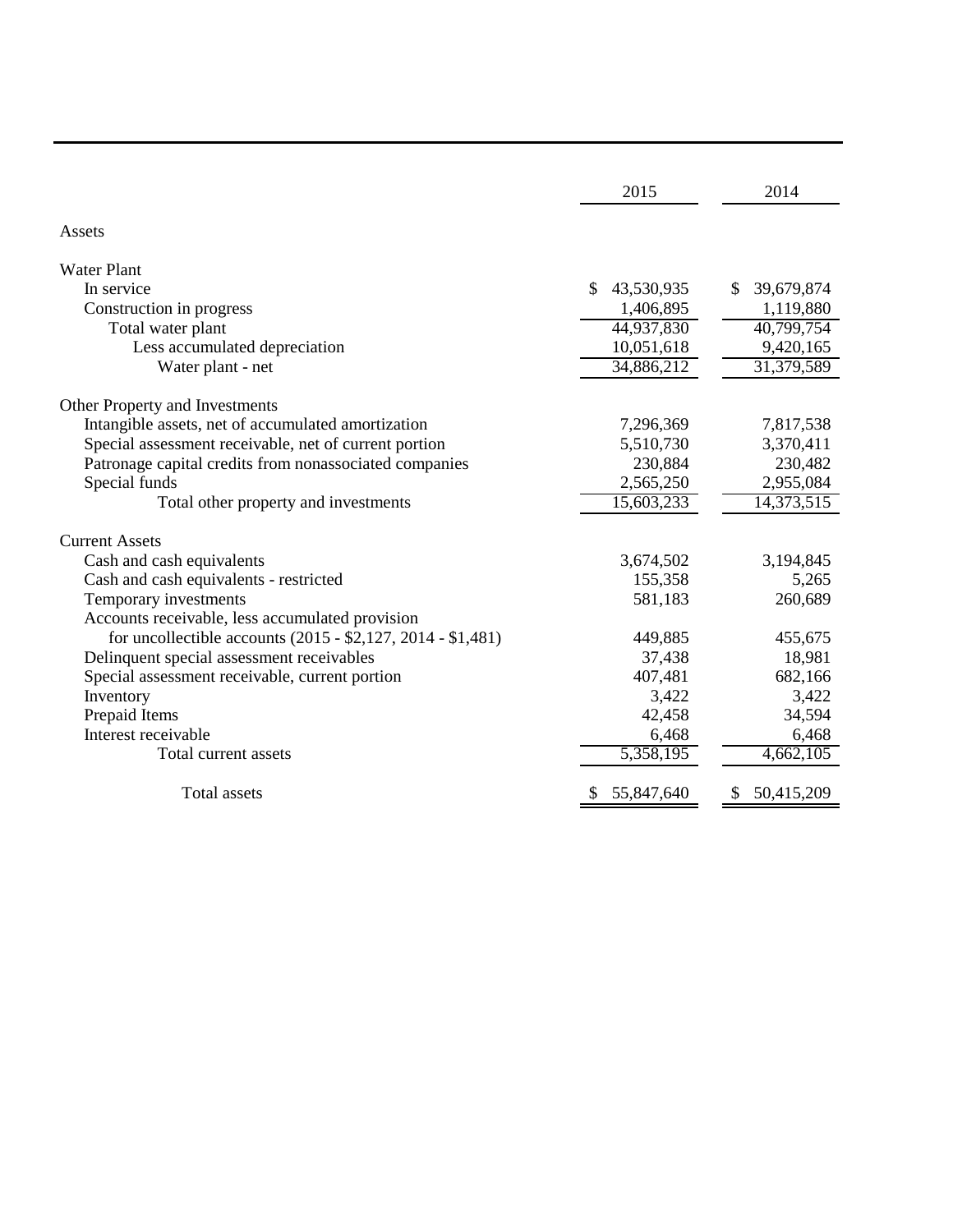|                                                                                                                                                             | 2015                                                      | 2014                                                     |
|-------------------------------------------------------------------------------------------------------------------------------------------------------------|-----------------------------------------------------------|----------------------------------------------------------|
| Net Position and Liabilities                                                                                                                                |                                                           |                                                          |
| <b>Net Position</b><br>Net investment in capital assets<br>Restricted for debt service<br>Unrestricted<br>Total net position                                | 10,435,027<br>\$<br>5,918,211<br>14,598,926<br>30,952,164 | \$<br>8,645,960<br>4,052,577<br>14,473,859<br>27,172,396 |
| Long - Term Debt,<br><b>Less Current Maturities</b>                                                                                                         | 22,189,424                                                | 21,395,459                                               |
| <b>Current Liabilities</b><br>Current maturities of long-term debt<br>Accounts payable<br>Accrued vacation<br>Accrued interest<br>Total current liabilities | 2,261,761<br>182,969<br>38,722<br>222,600<br>2,706,052    | 1,338,170<br>294,722<br>26,698<br>187,764<br>1,847,354   |
| Total net position and liabilities                                                                                                                          | 55,847,640                                                | 50,415,209<br>S                                          |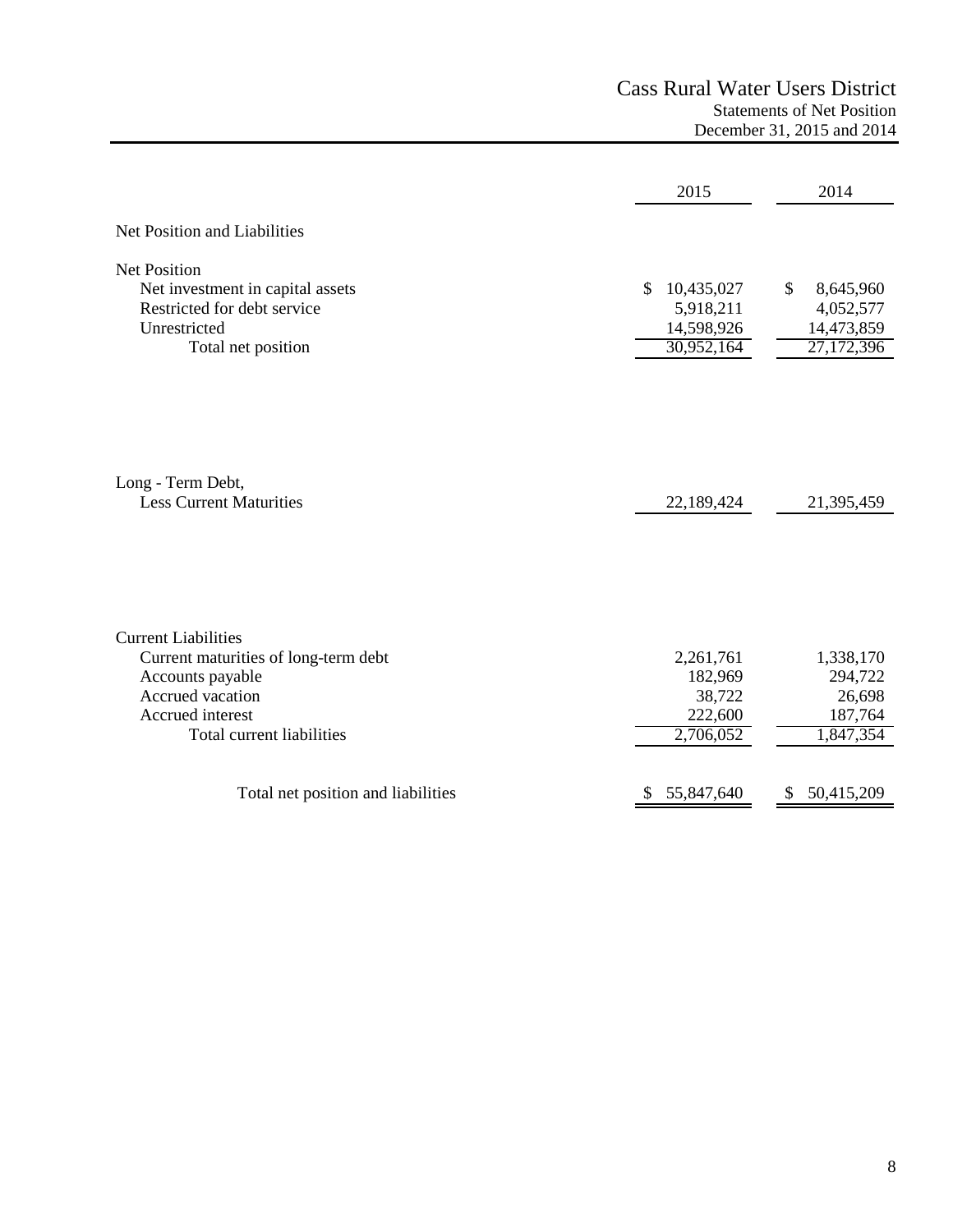# Cass Rural Water Users District Statements of Revenues, Expenses, and Changes in Net Position Years Ended December 31, 2015 and 2014

|                                             | 2015            | 2014               |
|---------------------------------------------|-----------------|--------------------|
| <b>Operating Revenues</b>                   |                 |                    |
| Metered sales to customers                  | \$<br>6,044,069 | \$<br>5,720,871    |
| Miscellaneous                               | 57,372          | 52,477             |
| Total operating revenues                    | 6,101,441       | 5,773,348          |
| <b>Operating Expenses</b>                   |                 |                    |
| Pumping expense                             | 210,280         | 230,763            |
| Water treatment and testing expense         | 103,679         | 126,987            |
| Transmission and distribution expense       | 562,951         | 522,268            |
| Administrative and general expense          | 1,006,293       | 792,239            |
| Purchased water                             | 1,526,034       | 1,374,665          |
| Depreciation expense                        | 702,194         | 716,976            |
| Amortization expense                        | 521,169         | 521,169            |
| Taxes                                       | 58,262          | 53,883             |
| Total operating expenses                    | 4,690,862       | 4,338,950          |
| <b>Operating Income</b>                     | 1,410,579       | 1,434,398          |
| Nonoperating Revenues (Expenses)            |                 |                    |
| Interest on special assessments             | 176,401         | 135,112            |
| Investment income                           | 27,217          | 23,387             |
| Franchise fee payment                       | 59,136          | 136,905            |
| Grant revenue                               | 744,014         | 50,437             |
| Membership revenue                          | 11,600          | 7,240              |
| Bond issuance costs                         | (80,673)        |                    |
| Miscellaneous revenue                       | 31,397          | 7,181              |
| Interest expense                            | (813,526)       | (834, 197)         |
| Total nonoperating revenues (expenses), net | 155,566         | (473, 935)         |
| <b>Income Before Contributions</b>          | 1,566,145       | 960,463            |
| <b>Capital Contributions</b>                |                 |                    |
| Special assessments                         | 2,213,623       | 1,498,102          |
| Change in Net Position                      | 3,779,768       | 2,458,565          |
| Net Position, Beginning of Year             | 27,172,396      | 24,713,831         |
| Net Position, End of Year                   | 30,952,164      | 27, 172, 396<br>P. |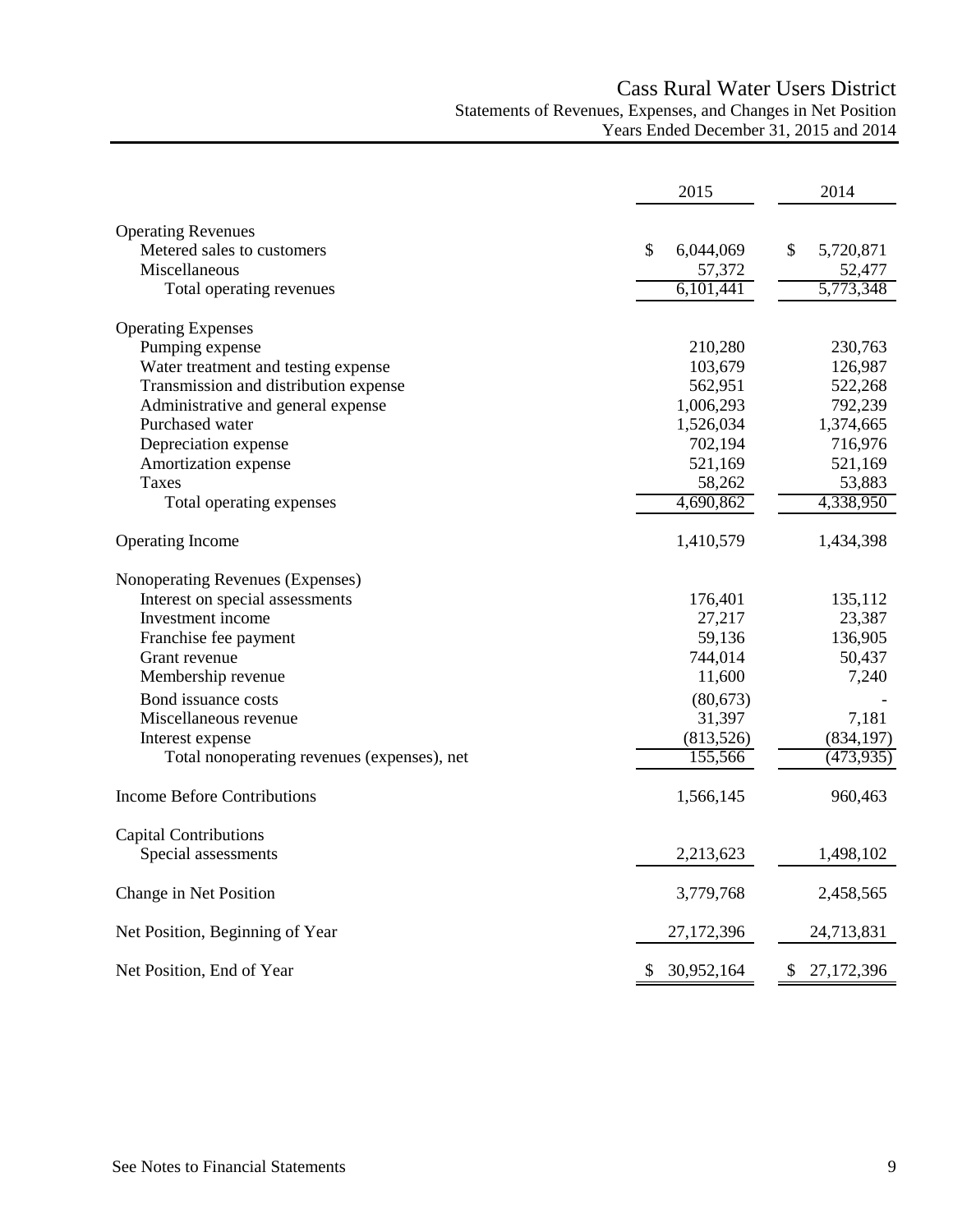# Cass Rural Water Users District Statements of Cash Flows Years Ended December 31, 2015 and 2014

|                                                            | 2015            | 2014            |
|------------------------------------------------------------|-----------------|-----------------|
| <b>Operating Activities</b>                                |                 |                 |
| Operating cash receipts from customers                     | \$<br>8,320,854 | \$<br>7,215,713 |
| Cash payments to suppliers for goods and services          | (996, 527)      | (716, 278)      |
| Cash payments to employees for services                    | (994, 269)      | (792, 239)      |
| Miscellaneous payments                                     | (1,584,296)     | (1,428,548)     |
|                                                            |                 |                 |
| Net Cash from Operating Activities                         | 4,745,762       | 4,278,648       |
| <b>Investing Activities</b>                                |                 |                 |
| Purchase of investments                                    | (320, 494)      | (333, 618)      |
| Sale of investments                                        | 389,834         | 34,931          |
| Interest received                                          | 27,217          | 23,387          |
| Net Cash from (used for) Investing Activities              | 96,557          | (275,300)       |
| Capital and Related Financing Activities                   |                 |                 |
| Interest payments on debt                                  | (778, 690)      | (858, 462)      |
| Proceeds from long-term borrowings                         | 2,971,794       | 1,500,000       |
| Net additions to special assessments                       | (1,676,294)     | (1, 122, 498)   |
| Payment of bond issuance costs                             | (80, 673)       |                 |
| Additions to plant                                         | (4,167,690)     | (2,107,797)     |
| Proceeds from sale of plant                                | (41,529)        |                 |
| Proceeds from grant revenue                                | 744,014         | 50,437          |
| Principal payments on long-term debt                       | (1,254,237)     | (1,202,314)     |
| Net Cash used for Capital and Related Financing Activities | (4,283,305)     | (3,740,634)     |
| Noncapital Financing Activities                            |                 |                 |
| Franchise fee payment                                      | 59,136          | 144,145         |
| Membership revenue                                         | 11,600          | 7,240           |
|                                                            |                 |                 |
| Net Cash from Noncapital Financing Activities              | 70,736          | 151,385         |
| Net Change in Cash and Cash Equivalents                    | 629,750         | 414,099         |
| Cash and Cash Equivalents, Beginning of Year               | 3,200,110       | 2,786,011       |
| Cash and Cash Equivalents, End of Year                     | \$<br>3,829,860 | \$<br>3,200,110 |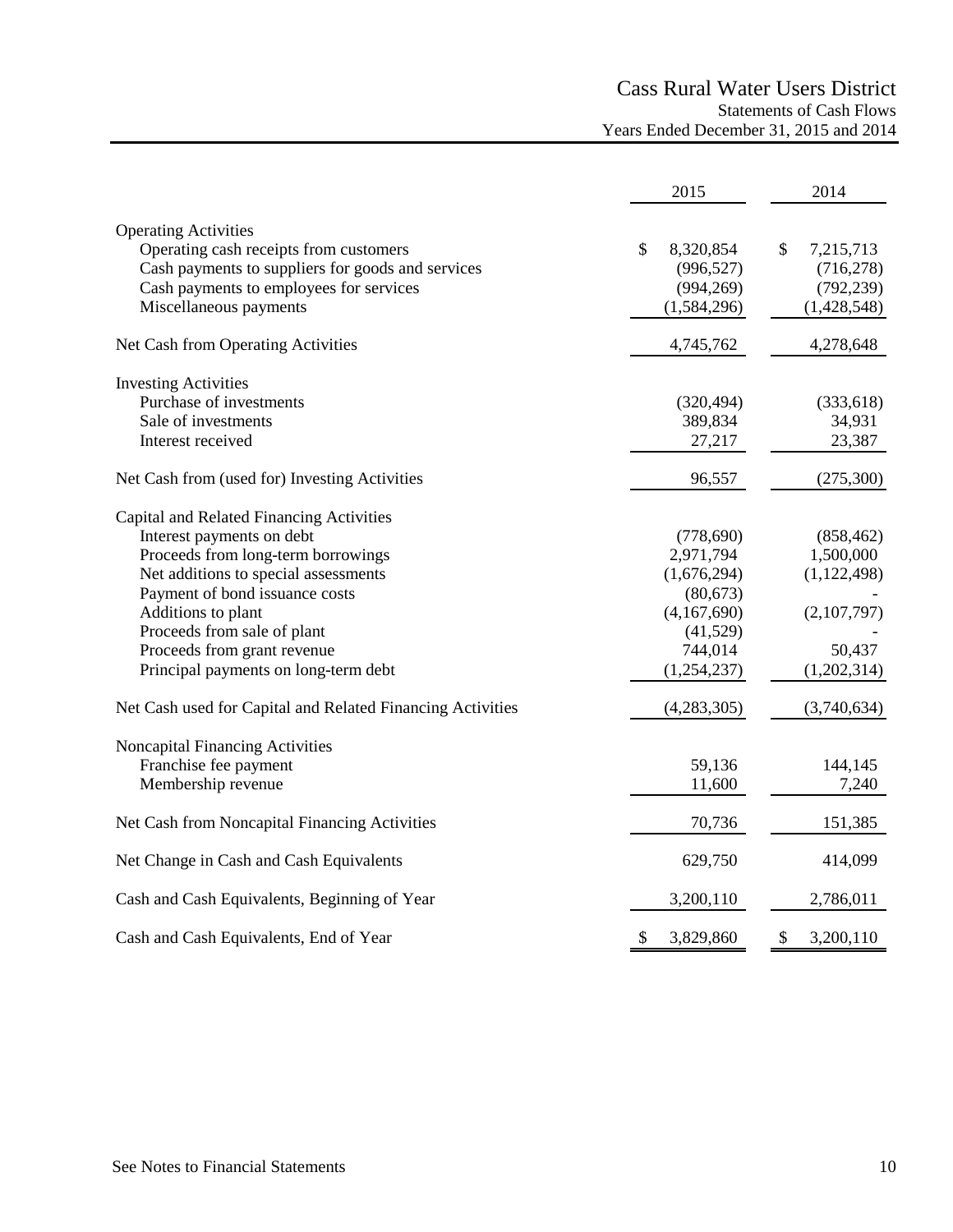# Cass Rural Water Users District Statements of Cash Flows Years Ended December 31, 2015 and 2014

|                                                                                                           | 2015                 |              | 2014                |
|-----------------------------------------------------------------------------------------------------------|----------------------|--------------|---------------------|
| <b>Operating Activity Reconciliation</b><br>Operating income<br>Adjustments to reconcile operating income | \$<br>1,410,579      | $\mathbb{S}$ | 1,434,398           |
| to net cash from operating activities<br>Depreciation expense<br>Amortization of intangible assets        | 702,194<br>521,169   |              | 716,976<br>521,169  |
| Changes in assets and liabilities<br>Accounts receivable<br>Prepayments                                   | 2,219,413<br>(7,864) |              | 1,442,365<br>16,891 |
| Accounts payable<br>Accrued vacation                                                                      | (111,753)<br>12,024  |              | 146,849             |
| Net Cash from Operating Activities                                                                        | 4,745,762            |              | 4,278,648           |
| Noncash Investing Activities<br>Patronage capital credit                                                  |                      |              | (7, 187)            |
| Capital contribution recognized by special assessment                                                     | 2,213,623            | <sup>S</sup> | 1,498,102           |
| Refinancing of bonds through refunding                                                                    | 2,060,000            | \$           |                     |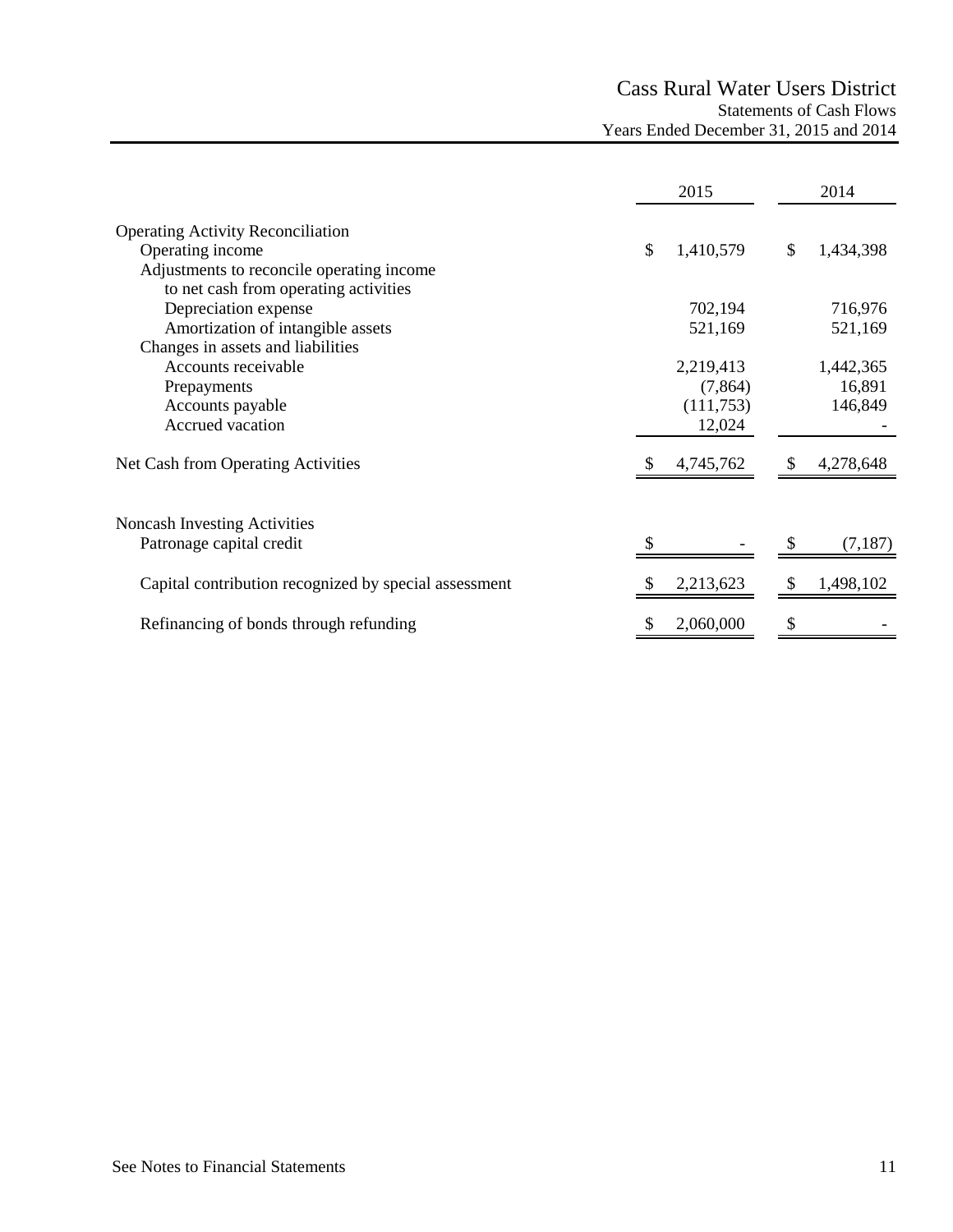# **Note 1 - Organization and Nature of Operations**

The District was organized and formally incorporated as of November 6, 1973, for the express purpose of providing water service in the state of North Dakota for the use and benefit of its members on a cooperative basis. Effective September 1, 2002, the organization reorganized as a water district under the authority of the North Dakota Century Code Chapter 61-35.

# **Note 2 - Summary of Significant Accounting Policies**

#### **General**

The public utility activities of Cass Rural Water Users District (District) are non-regulated as such. However, the District follows the National Association of Regulatory Utility Commissioners' Uniform System of Accounts prescribed for Class A and B Water Utilities.

## **Reporting entity**

For financial reporting purposes, a reporting entity's financial statements should include all component units over which another component unit (oversight unit) exercises financial accountability. Financial accountability includes such aspects as appointment of governing body members, designation of management, the ability to significantly influence operations and accountability for fiscal matters.

Based upon the above criteria, there are no component units to be included within Cass Rural Water Users District as a reporting entity.

#### **Basis of Accounting**

With respect to proprietary activities Cass Rural Water Users District has adopted GASB statement No. 62 "Codification of Accounting and Financial Reporting Guidance Contained in Pre-November 30, 1989 FASB and AICPA Pronouncements."

#### **Receivable and Credit Policy**

Trade receivables are uncollateralized customer obligations due under normal trade terms requiring payment within 30 days from the invoice date. Customers are charged a one-time 10% charge for late payments. The receivables are non-interest bearing. Payments on trade receivables are applied to the latest unpaid invoices. The carrying amount of trade receivables is reduced by a valuation allowance that reflects management's best estimate of the amounts that will not be collected.

#### **Cash and Cash Equivalents**

The District's cash and cash equivalents consist of all cash sources and certificates of deposit that have an original maturity of three months or less.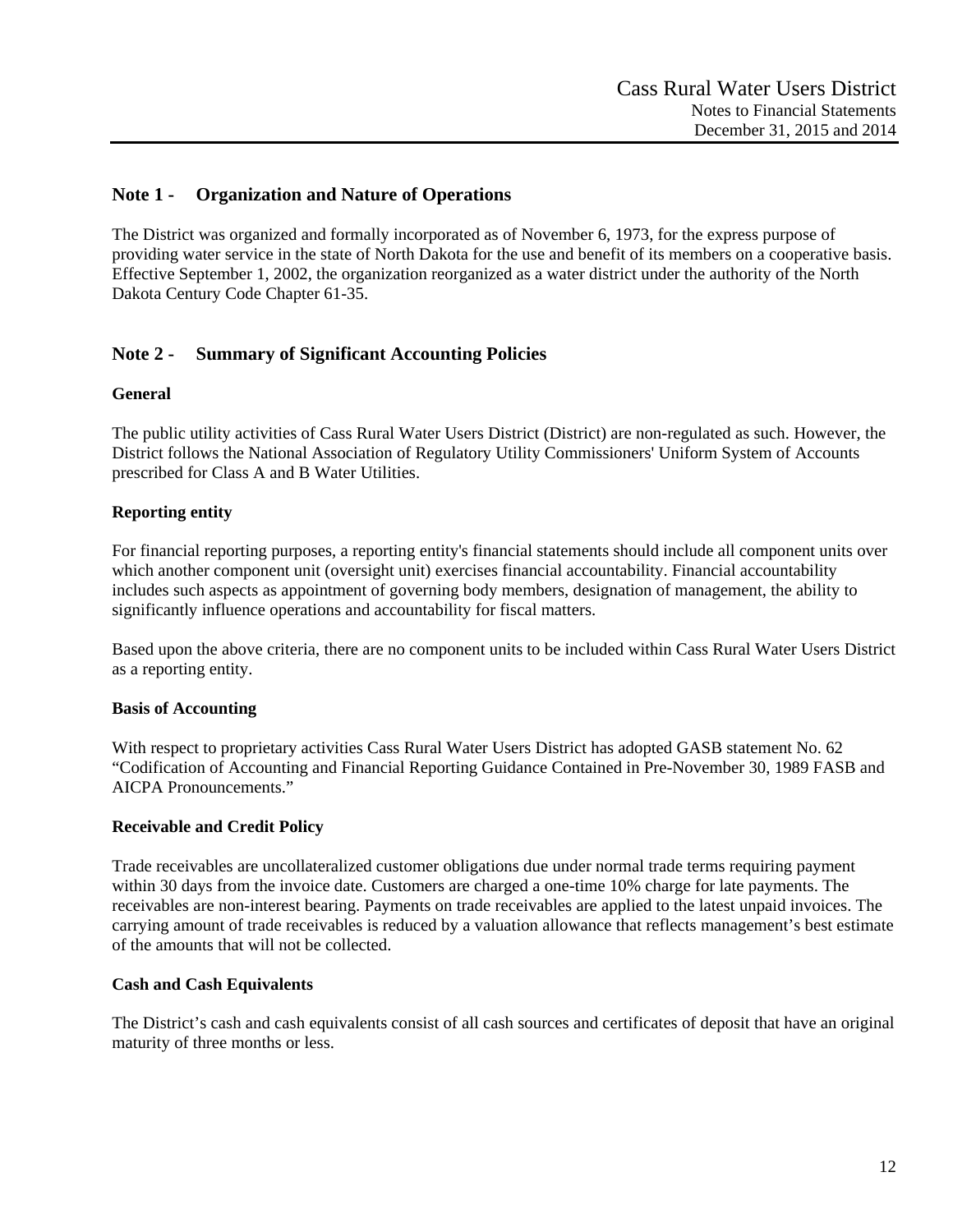# **Prepaid Items**

Certain payments to vendors reflect costs applicable to future accounting periods and are recorded as prepaid items. Prepaid items are reported using the consumption method and recorded as an expense at the time of consumption.

## **Temporary Investments**

Investments in asset backed securities are reported at fair value. Fair value is determined based on quoted market prices if available or estimated fair value using quoted market prices for similar securities. Interest, dividends, gains and losses, both realized and unrealized, on investments in debt and equity securities are included in other income (deductions).

# **Special Funds**

Several of the District's loan agreements require funds to be set aside in a reserve account. These amounts are reported as "special funds" on the Statement of Net Position. At December 31, 2015 and 2014, the District has complied with the reserve account requirements of the loan agreements.

## **Plant Additions and Retirements**

Utility plant is stated at cost. The cost of additions to utility plant includes contracted work, direct labor and materials, and allocable overheads. When units of property are retired, sold or otherwise disposed of in the ordinary course of business, their average book cost, less net salvage, is charged to accumulated provision for depreciation. Repairs and the replacement and renewal of items determined to be less than units of property are charged to maintenance expense. Capital assets are defined by the District as assets with an initial, individual cost equal to or greater than \$500, except for plant which is capitalized in their entirety.

## **Depreciation**

Depreciation is computed on the straight-line method based upon estimated useful lives of the various classes of property. Such provision, as a percentage of the average balance of depreciable property in service, was 1.71% and 1.89% in 2015 and 2014.

## **Intangible Assets**

Intangible assets are stated at amortized cost. The intangible assets are the right to supply treated wastewater and treat the wastewater return flow for a period of years to come. They are being amortized over the life of the agreement, which is over 20 years. The project was completed at the end of 2009. The amortization expense recorded in 2015 and 2014 was \$521,169.

## **Operating and Nonoperating Revenues and Expenditures**

The District reports operating revenues and expenses separately from nonoperating items. Operating revenues and expenses generally result from producing and delivering goods in connection with the District's principal ongoing operations. The principal operating revenues of the District are charges to customers for sale of water. Operating expenses for the District include the costs of sales, administrative expenses, and depreciation on capital assets. All revenues and expenses not meeting this definition are reported as nonoperating revenues and expenses.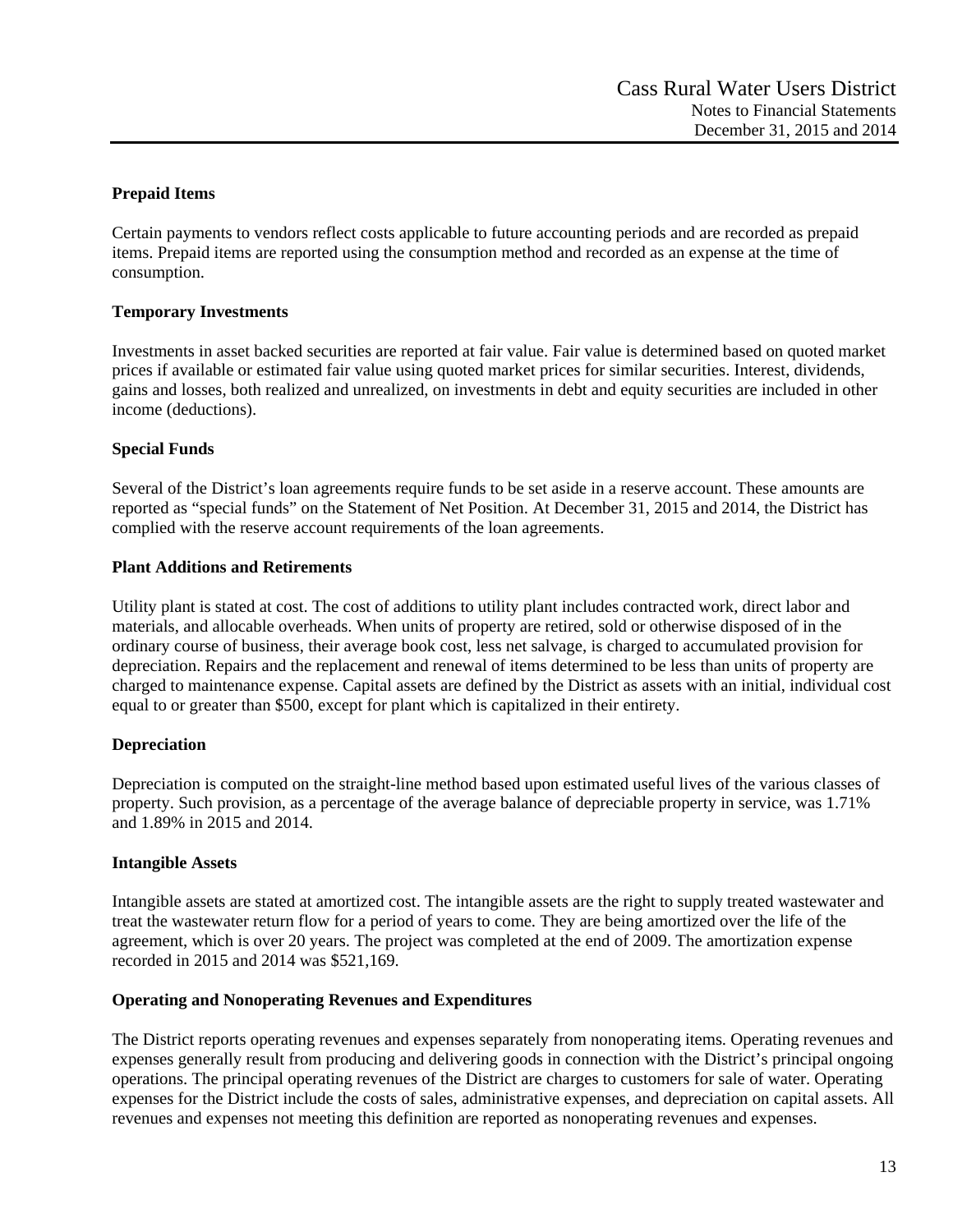# **Revenue Recognition**

Revenue from water sales is reflected in the accounts at the time delivered.

#### **Accounting Estimates**

The preparation of financial statements in conformity with generally accepted accounting principles requires management to make estimates and assumptions that affect the reported amounts of assets and liabilities at the date of the financial statements and reported amounts of revenues and expenses during the reporting period. Actual results could differ from those estimates.

## **Business and Credit Risk**

The District provides water service on account to its members which are located primarily in Cass County, North Dakota.

## **Reclassifications**

Certain reclassifications of amounts previously reported have been made to the accompanying financial statements to maintain consistency between periods presented. The reclassifications had no impact on previously reported net position.

# **Note 3 - Long-Term Receivables**

## **Special assessments**

During 2004, the District entered into an agreement with the City of Fargo, to sell water within specified properties in the Osgood development located in Fargo. In order to serve the development, the District levied special assessments against the property in the development. The special assessments call for annual payments of \$66,000 plus interest at 5.6% commencing with 2005 and ending 2020.

The District has created one or more improvement districts for the purpose of constructing improvements. For 2006, the improvement districts are Silverleaf and Custer Crossing Water Improvement Districts. To finance such improvements, the District has issued \$303,000 Improvement Bonds of 2006 and has levied assessments on the property in the improvement districts benefited thereby to pay for the bonds. The special assessments call for annual payments varying from \$6,000 to \$24,000 at 5.20% commencing with 2007 and ending 2022.

In 2008, the District issued \$620,000 Improvement Bonds of 2008 and has levied the assessments on the property in the improvement districts benefited thereby to pay for the bonds. The improvement districts are Maple Valley and Prairie Grove Water Improvement Districts. The special assessments call for annual payments varying from \$30,000 to \$55,000 at 4.25% to 5.00% commencing in 2009 and ending 2023.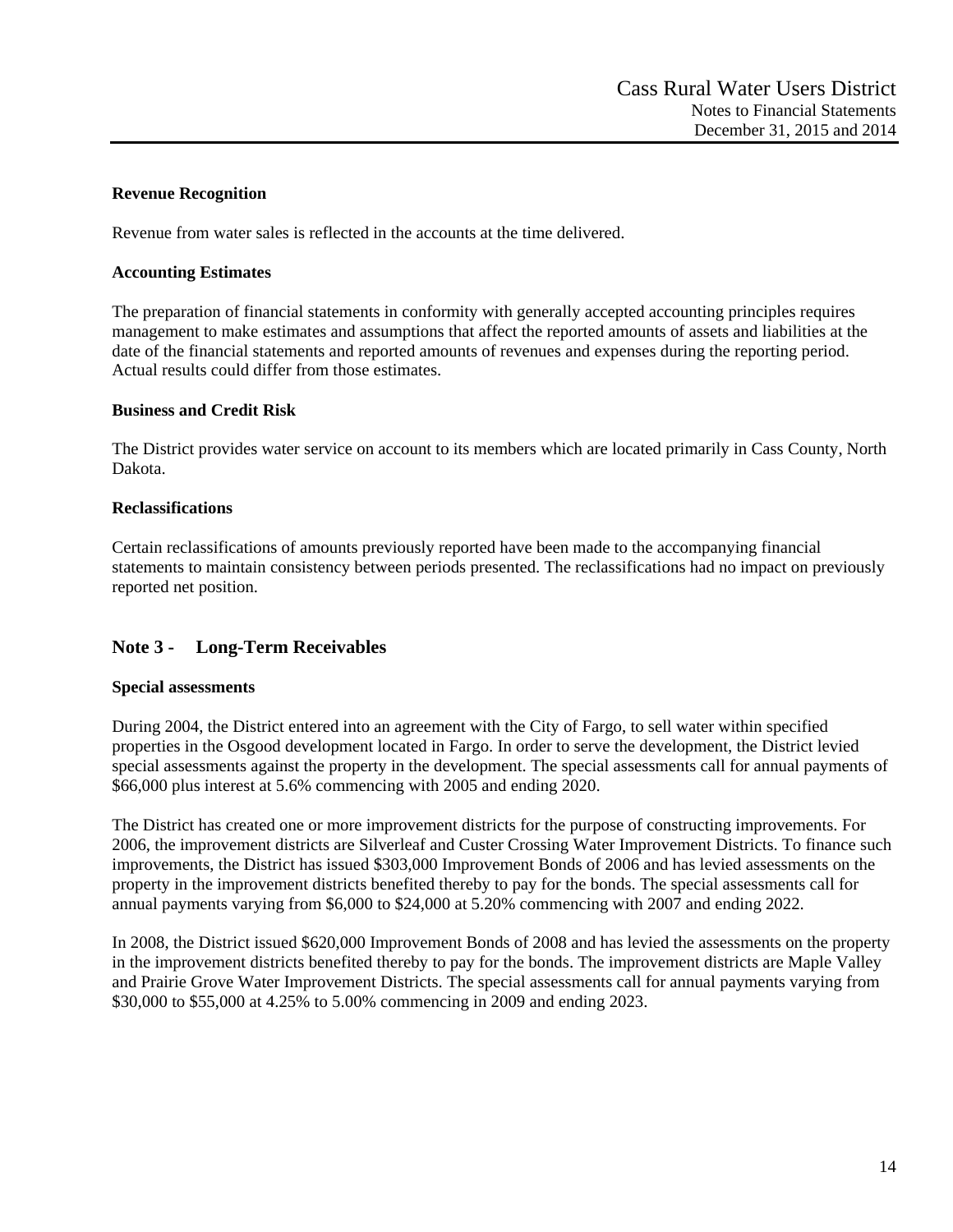In 2009, the District issued \$265,000 Improvement Bonds of 2009 and has levied the assessments on the property in the Maple Valley Improvement District to pay for the bonds. The special assessments call for annual payments varying from \$21,000 to \$27,000 at 2.60% to 4.50% commencing in 2010 and ending 2024.

In 2010, the District levied additional assessments on the property in Maple Valley Improvement District to pay for the Improvement Bonds of 2009.

In 2012, the District levied additional assessments on the properties in the Deer Creek, Silverleaf, Maple Valley and other smaller improvement districts. The special assessments call for annual payments varying from \$60,000 to \$85,000 at 0.60% to 2.650% commencing in 2013 and ending 2027.

In 2013, the District issued \$810,000 Series B of 2013 Bonds and has levied the assessments on the property in the Davies and Deer Creek Improvement Districts to pay for the bonds. The special assessments call for annual payments varying from \$35,000 to \$60,000 at 0.80% to 4.00% commencing in 2014 and ending 2028.

In 2014, the District issued \$1,500,000 of 2014 Bonds and has levied the assessments on the property in the Eagle Point, Deer Creek, Fargo Park, and Davies Improvement Districts to pay for the bonds. The special assessments call for annual payments varying from \$90,000 to \$105,000 at 0.80% to 3.10% commencing in 2015 and ending 2029.

In 2015, the District issued \$2,235,000 of 2015 Bonds and has levied the assessments on the property in the Crofton Cove, Deer Creek, Golden Valley, and Crofton Improvement Districts to pay for the bonds. The special assessments call for annual payments varying from \$85,000 to \$175,000 at 0.80% to 3.50% commencing in 2016 and ending 2030.

# **Note 4 - Deposits, Investments and Investment Income**

The District's investments are generally reported at fair value, as discussed in Note 1. At December 31, 2015 and 2014, the District had the following investments, all of which are held in the District's name by various custodial banks that were agents of the District:

As of December 31, 2015, the District has the following investments and maturities:

| Investment Type                          | Fair<br>Value<br>Less than 1 |           |  | $-5$                     |  |                          |
|------------------------------------------|------------------------------|-----------|--|--------------------------|--|--------------------------|
| <b>Certificate of Deposits</b>           |                              | 1,580,000 |  | $\overline{\phantom{a}}$ |  | 1,580,000                |
| Government National Mortgage Association |                              | 77.021    |  | 77.021                   |  | $\overline{\phantom{0}}$ |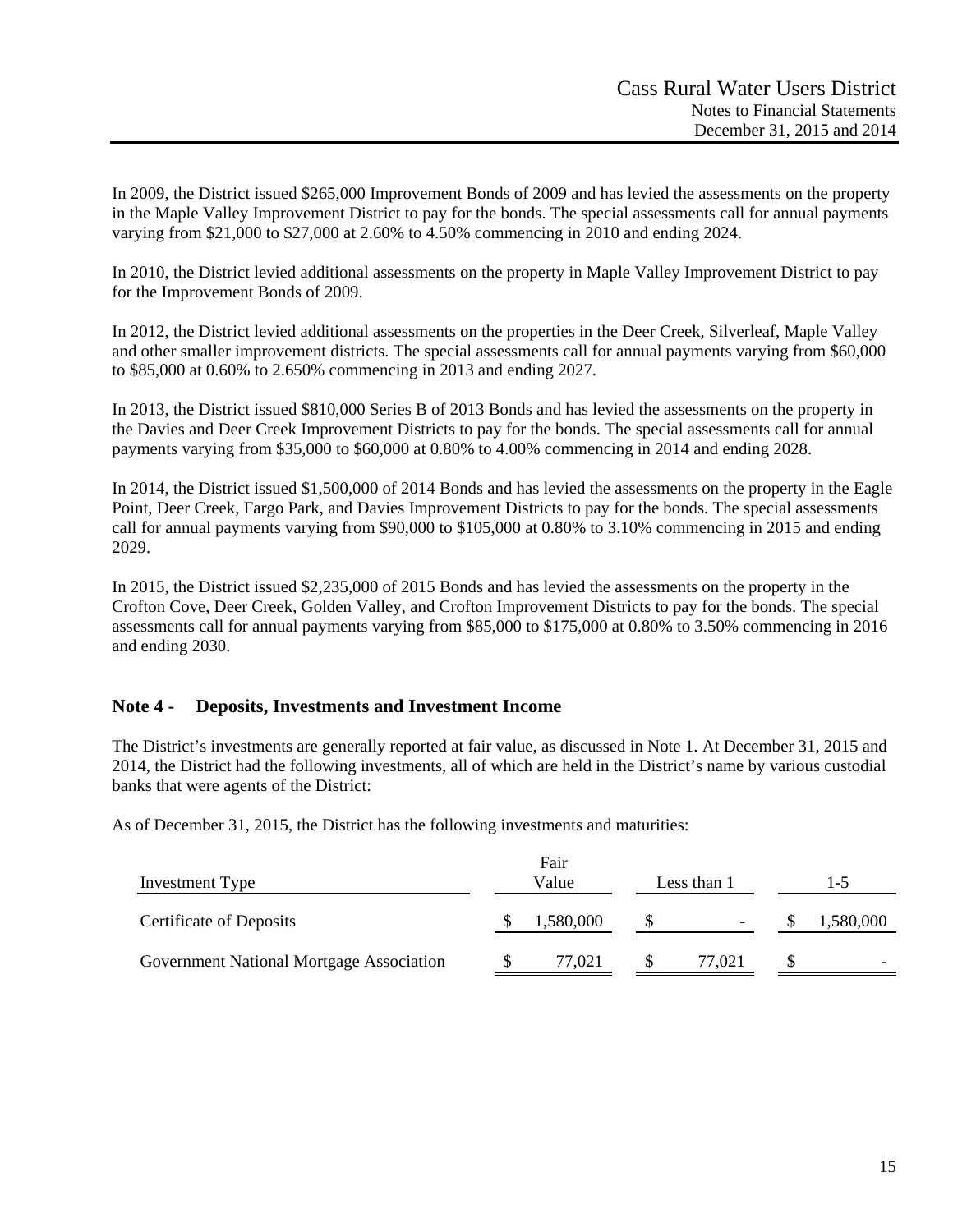As of December 31, 2014, the District has the following investments and maturities:

| Investment Type                          | Fair<br>Value<br>Less than 1 |           |  | I –5                     |  |          |
|------------------------------------------|------------------------------|-----------|--|--------------------------|--|----------|
| <b>Certificate of Deposits</b>           |                              | 1,860,000 |  | $\overline{\phantom{0}}$ |  | ,860,000 |
| Government National Mortgage Association |                              | 95,964    |  | 95,964                   |  |          |

## **Interest Rate Risk**

The District does not have a formal investment policy that limits investment maturities as a means of managing its exposure to fair value losses arising from increasing interest rates.

## **Credit Risk**

Credit risk is the risk that an issuer or other counterparty to an investment will not fulfill its obligations. The District does not have a formal policy to limit exposure to credit risk. The asset back securities noted above are not rated.

#### **Concentration of Credit Risk**

The District does not have a formal investment policy that limits the total amount of securities that can be held with any one company or government agency.

## **Custodial Credit Risk**

Custodial credit risk is the risk that in the event of a bank failure, the District's deposits may not be returned to it. The District does not have a formal policy to limit exposure to custodial credit risk.

#### **Pledged Collateral**

In accordance with North Dakota Century Code, the District maintains deposits at those depository banks and brokerages authorized by the Board of Directors, all of which are covered by Federal Depository Insurance or Securities Investor Protection. Century Code requires that all of the District's deposits be protected by insurance, collateral or surety bond. The market value of the collateral pledged must be equal to or greater than 110% of the deposits not covered by insurance or bonds. At December 31, 2015 all deposits were insured or collateralized by securities held by the District's agent in the District's name.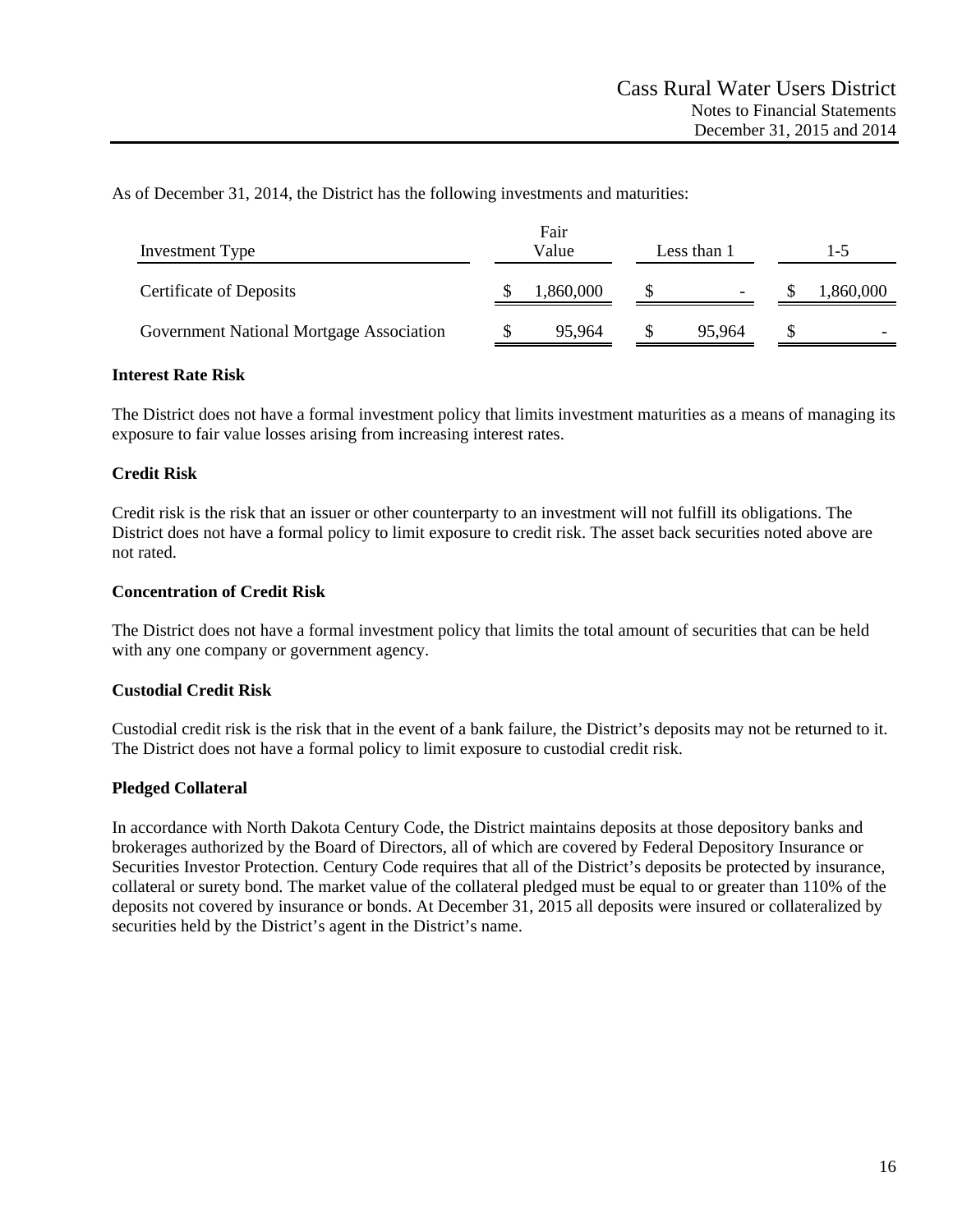The carrying amount of deposits and investments shown above is in the District's balance sheet as follows:

|                                                  | 2015            | 2014            |
|--------------------------------------------------|-----------------|-----------------|
| <b>Carrying Amount</b>                           |                 |                 |
| Deposits in bank                                 | \$<br>5,319,272 | \$<br>4,459,919 |
| Certificates of deposit                          | 1,580,000       | 1,860,000       |
| Investments                                      | 77,021          | 95,964          |
|                                                  | 6,976,293       | \$<br>6,415,883 |
| Included in the following balance sheet captions |                 |                 |
| Cash and cash equivalents                        | \$<br>3,674,502 | \$<br>3,194,845 |
| Cash and cash equivalents - restricted           | 155,358         | 5,265           |
| Temporary cash investments                       | 581,183         | 260,689         |
| Special funds                                    | 2,565,250       | 2,955,084       |
|                                                  | 6,976,293       | 6,415,883       |

# **Note 5 - Water Plant And Depreciation**

As of December 31, 2015:

|                                                               | <b>Balance</b><br>1/1/15 | <b>Additions</b> |                | <b>Balance</b><br>12/31/15 |  |
|---------------------------------------------------------------|--------------------------|------------------|----------------|----------------------------|--|
| Classified Water Plant in Service<br>Construction in progress | 1,119,880                | 3,867,250<br>\$  | 3,580,234<br>S | 1,406,895<br>S             |  |
| Intangible plant                                              |                          |                  |                |                            |  |
| Organization                                                  | 3,191                    |                  |                | 3,191                      |  |
| Franchises and consents                                       | 316                      |                  |                | 316                        |  |
|                                                               | 3,507                    |                  |                | 3,507                      |  |
| Distribution plant                                            |                          |                  |                |                            |  |
| Land and land rights                                          | 395,436                  | 300,000          |                | 695,436                    |  |
| Collecting and impounding reservoirs                          | 3,744,354                |                  |                | 3,744,354                  |  |
| Wells                                                         | 817,751                  |                  |                | 817,751                    |  |
| Electric pumping equipment                                    | 874,943                  |                  |                | 874,943                    |  |
| Water treatment equipment                                     | 879,725                  |                  |                | 879,725                    |  |
| Transmission and distribution mains                           | 24,719,530               | 2,780,855        |                | 27,500,385                 |  |
| Transmission mains - Ethanol pipe                             | 5,233,269                |                  |                | 5,233,269                  |  |
| Service leads                                                 | 21,169                   |                  |                | 21,169                     |  |
| Services                                                      | 45                       |                  |                | 45                         |  |
| Meters                                                        | 1,069,478                | 40,663           |                | 1,110,141                  |  |
|                                                               | 37,755,700               | 3,121,518        |                | 40,877,218                 |  |
| General plant                                                 |                          |                  |                |                            |  |
| Structures and improvements                                   | 237,462                  | 652,578          |                | 890,040                    |  |
| Office furniture and equipment                                | 231,565                  | 33,741           | 29,211         | 236,095                    |  |
| Transportation equipment                                      | 289,357                  | 35,601           |                | 324,958                    |  |
| Tools, shop and garage equipment                              | 338,936                  | 32,866           |                | 371,802                    |  |
| Other equipment - reservoir monitors                          | 823,347                  | 3,968            |                | 827,315                    |  |
|                                                               | 1,920,667                | 758,754          | 29,211         | 2,650,210                  |  |
| Total water plant                                             | 40,799,754               | 7,747,522<br>\$  | 3,609,445      | 44,937,830<br>\$           |  |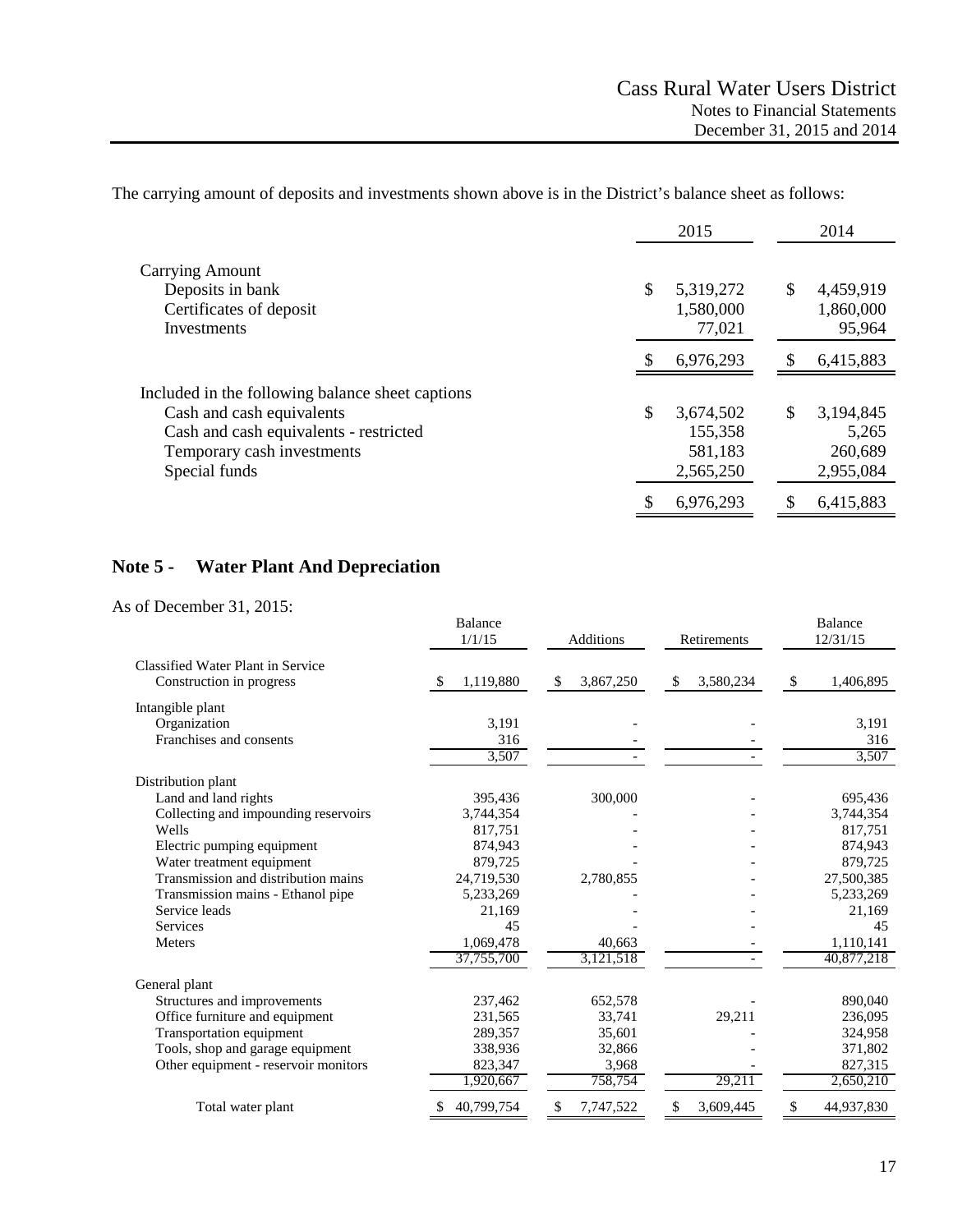#### Accumulated depreciation as of December 31, 2015:

|                                      | Depreciation<br>Rates in % | <b>Balance</b><br>1/01/14 | Accruals      |              | Balance<br>12/31/15 |  |
|--------------------------------------|----------------------------|---------------------------|---------------|--------------|---------------------|--|
| <b>Distribution Plant</b>            |                            |                           |               |              |                     |  |
| Collecting and impounding reservoirs | 2.0                        | \$<br>1,567,192           | \$<br>74,887  | \$           | \$<br>1,642,079     |  |
| Wells                                | 2.0                        | 278,356                   | 16,355        |              | 294,711             |  |
| Electric pumping equipment           | 5.0                        | 910,132                   |               |              | 910,132             |  |
| Water treatment equipment            | 5.0                        | 1,084,871                 |               |              | 1,084,871           |  |
| Transmission                         | 1.0                        | 3,907,638                 | 351,860       |              | 4,259,498           |  |
| Meters                               | 4.0                        | 519,177                   | 42,779        |              | 561,956             |  |
| Service Leads                        | 1.0                        | 14,819                    | 4,234         |              | 19,053              |  |
| Totals - distribution mains          |                            | 8,282,185                 | 490,115       |              | 8,772,300           |  |
| <b>General Plant</b>                 |                            |                           |               |              |                     |  |
| Structures and improvements          | 2.0                        | 99,105                    | 4,749         |              | 103,854             |  |
| Office furniture and equipment       | 10.0-15.0                  | 201,495                   | 34,735        | 18,791       | 217,439             |  |
| Transportation equipment             | 33.3                       | 253,103                   | 39,415        | 51,950       | 240,568             |  |
| Tools, shop and garage equipment     | 15.0                       | 288,873                   | 50,840        |              | 339,713             |  |
| Reservoir monitors                   | 10.0                       | 295,404                   | 82,340        |              | 377,744             |  |
| Totals - general plant               |                            | 1,137,980                 | 212,079       | 70,741       | 1,279,318           |  |
| Totals - all plant                   |                            | 9,420,165<br>\$           | \$<br>702,194 | 70,741<br>\$ | 10,051,618<br>\$    |  |

During 2007, the District entered into an agreement with Tharaldson Ethanol Plant I, LLC to design and construct an ethanol plant in the Casselton Township. The total cost of the project was \$15,656,652, and was completed during 2009. The project was financed by the District through a note from the North Dakota Public Finance Authority. Upon completion of the construction project, ownership of \$10,423,383 of plant was transferred to the City of Fargo who is responsible for operation and maintenance of plant. Because the Districts retains the right to supply treated wastewater and treat the wastewater return flow for the next 20 years, that amount has been recorded as an intangible asset and is being amortized over the life of the agreement. The District will own, operate, and maintain the remaining \$5,233,269.

The City of Fargo is responsible for the repayment of \$1,703,088 of a note acquired for construction. The remaining balance is the responsibility of Tharaldson Ethanol Plant I, LLC (Tharaldson). As security for Tharaldson's debt service obligations, the District required personal guarantee of Gary Tharaldson and also Tharaldson Hotels for the bonding and required one year's bond payment (Upfront Deposit) to be held by a mutually agreed-upon third party. Until the bonds are retired, Tharaldson will pay its bond payment amount, plus an additional 20% which the District will place in a reserve fund. Interest earned on the reserve fund will be held for Tharaldson's debt service payment schedule.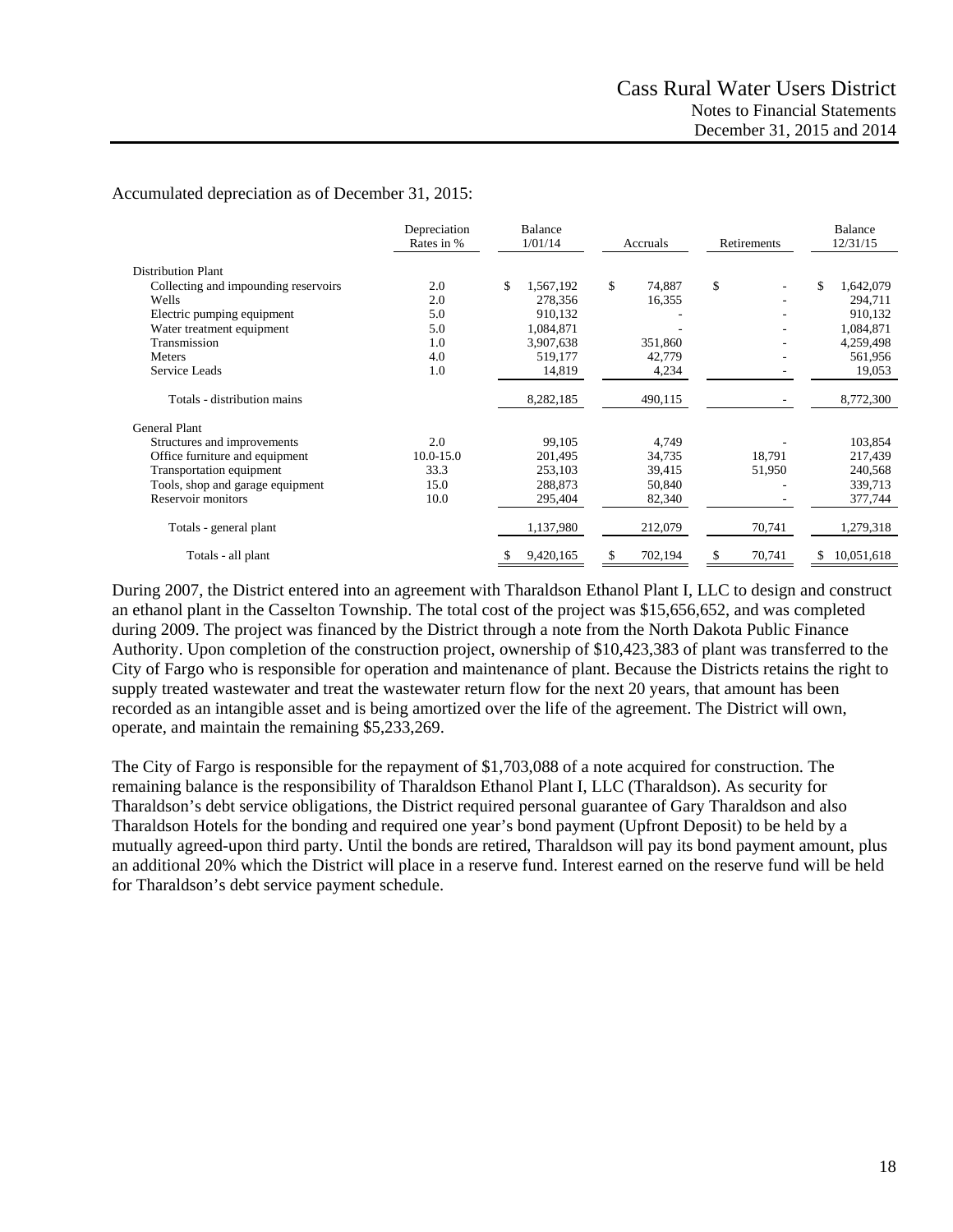# As of December 31, 2014:

|                                      | <b>Balance</b><br>1/1/14 | <b>Additions</b> | Retirements     | <b>Balance</b><br>12/31/14 |
|--------------------------------------|--------------------------|------------------|-----------------|----------------------------|
| Classified Water Plant in Service    |                          |                  |                 |                            |
| Construction in progress             | 249,990<br>S             | \$<br>1,924,033  | \$<br>1,054,143 | \$<br>1,119,880            |
| Intangible plant                     |                          |                  |                 |                            |
| Organization                         | 3.191                    |                  |                 | 3,191                      |
| Franchises and consents              | 316                      |                  |                 | 316                        |
|                                      | 3,507                    |                  |                 | 3,507                      |
| Distribution plant                   |                          |                  |                 |                            |
| Land and land rights                 | 395,436                  |                  |                 | 395,436                    |
| Collecting and impounding reservoirs | 3,744,354                |                  |                 | 3,744,354                  |
| Wells                                | 817,751                  |                  |                 | 817,751                    |
| Electric pumping equipment           | 874,943                  |                  |                 | 874,943                    |
| Water treatment equipment            | 879,725                  |                  |                 | 879,725                    |
| Transmission and distribution mains  | 23,685,202               | 1,034,328        |                 | 24,719,530                 |
| Transmission mains - Ethanol pipe    | 5,233,269                |                  |                 | 5,233,269                  |
| Service leads                        | 21,169                   |                  |                 | 21,169                     |
| <b>Services</b>                      | 45                       |                  |                 | 45                         |
| <b>Meters</b>                        | 984,299                  | 85,179           |                 | 1,069,478                  |
|                                      | 36,636,193               | 1,119,507        |                 | 37,755,700                 |
| General plant                        |                          |                  |                 |                            |
| Structures and improvements          | 237,462                  |                  |                 | 237,462                    |
| Office furniture and equipment       | 224,413                  | 7,152            |                 | 231,565                    |
| Transportation equipment             | 309,179                  | 32,128           | 51,950          | 289,357                    |
| Tools, shop and garage equipment     | 313,119                  | 25,817           |                 | 338,936                    |
| Other equipment - reservoir monitors | 770,044                  | 53,303           |                 | 823,347                    |
|                                      | 1,854,217                | 118,400          | 51,950          | 1,920,667                  |
| Total water plant                    | 38,743,907               | 3,161,940        | \$<br>1,106,093 | 40,799,754                 |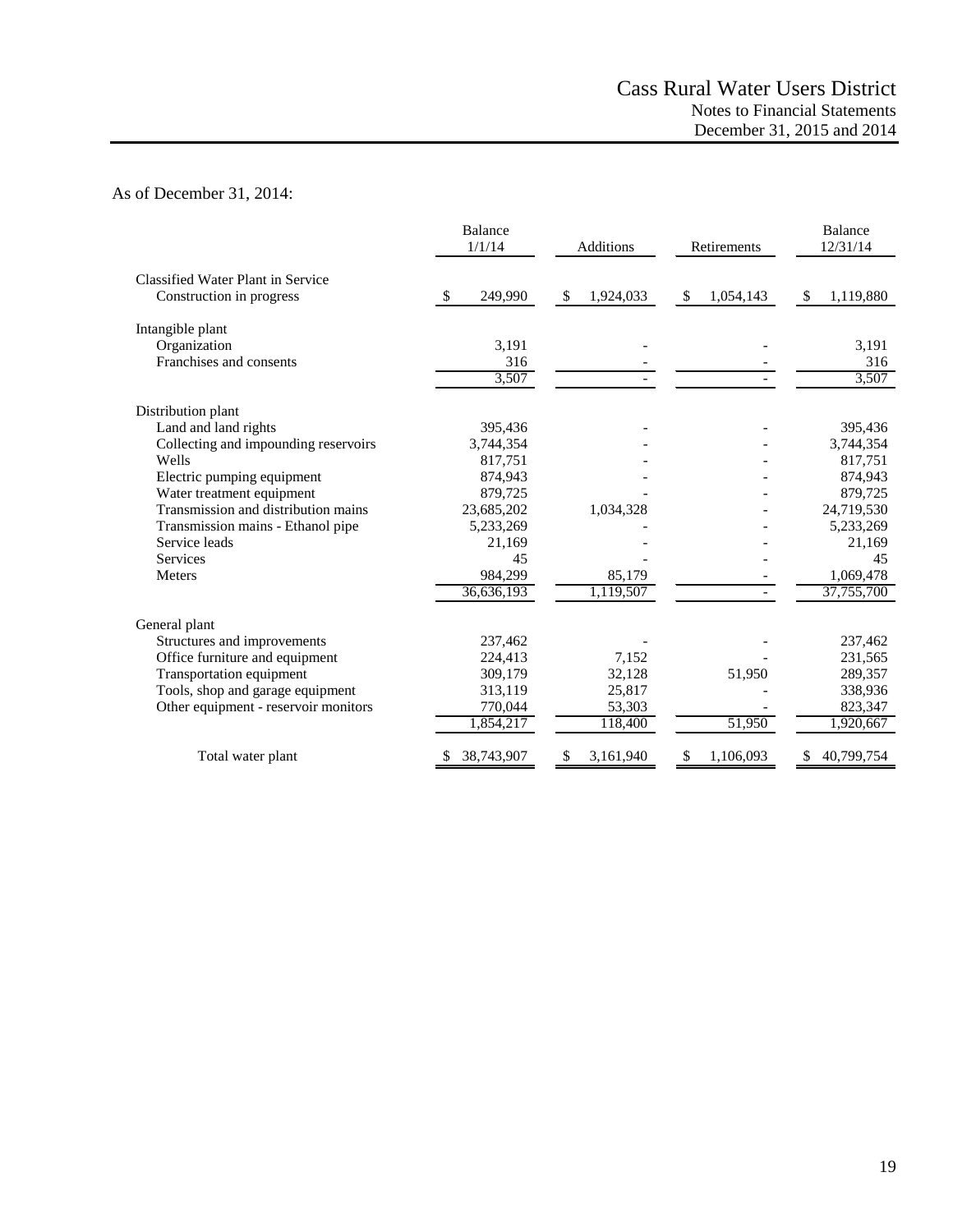# Accumulated depreciation as of December 31, 2014:

|                                      | Depreciation<br>Rates in % | <b>Balance</b><br>01/01/14 | Accruals     | Retirements | <b>Balance</b><br>12/31/14 |  |
|--------------------------------------|----------------------------|----------------------------|--------------|-------------|----------------------------|--|
| <b>Distribution Plant</b>            |                            |                            |              |             |                            |  |
| Collecting and impounding reservoirs | 2.0                        | \$<br>1,492,305            | \$<br>74.887 | \$          | \$<br>1,567,192            |  |
| Wells                                | 2.0                        | 262,001                    | 16,355       |             | 278,356                    |  |
| Electric pumping equipment           | 5.0                        | 874,943                    | 35,189       |             | 910,132                    |  |
| Water treatment equipment            | 5.0                        | 848,019                    | 236,852      |             | 1,084,871                  |  |
| Transmission                         | 1.0                        | 3,802,973                  | 104,665      |             | 3,907,638                  |  |
| Meters                               | 4.0                        | 479,805                    | 39,372       |             | 519,177                    |  |
| Service Leads                        | 1.0                        | 10,585                     | 4,234        |             | 14,819                     |  |
| Totals - distribution mains          |                            | 7,770,631                  | 511,554      |             | 8,282,185                  |  |
| <b>General Plant</b>                 |                            |                            |              |             |                            |  |
| Structures and improvements          | 2.0                        | 94,356                     | 4,749        |             | 99,105                     |  |
| Office furniture and equipment       | $10.0 - 15.0$              | 167,833                    | 33,662       |             | 201,495                    |  |
| Transportation equipment             | 33.3                       | 262,014                    | 43,039       | 51,950      | 253,103                    |  |
| Tools, shop and garage equipment     | 15.0                       | 241,905                    | 46,968       |             | 288,873                    |  |
| Reservoir monitors                   | 10.0                       | 218,400                    | 77,004       |             | 295,404                    |  |
| Totals - general plant               |                            | 984,508                    | 205,422      | 51,950      | 1,137,980                  |  |
| Totals - all plant                   |                            | 8,755,139<br>S             | 716,976<br>S | 51,950<br>S | 9,420,165<br>\$            |  |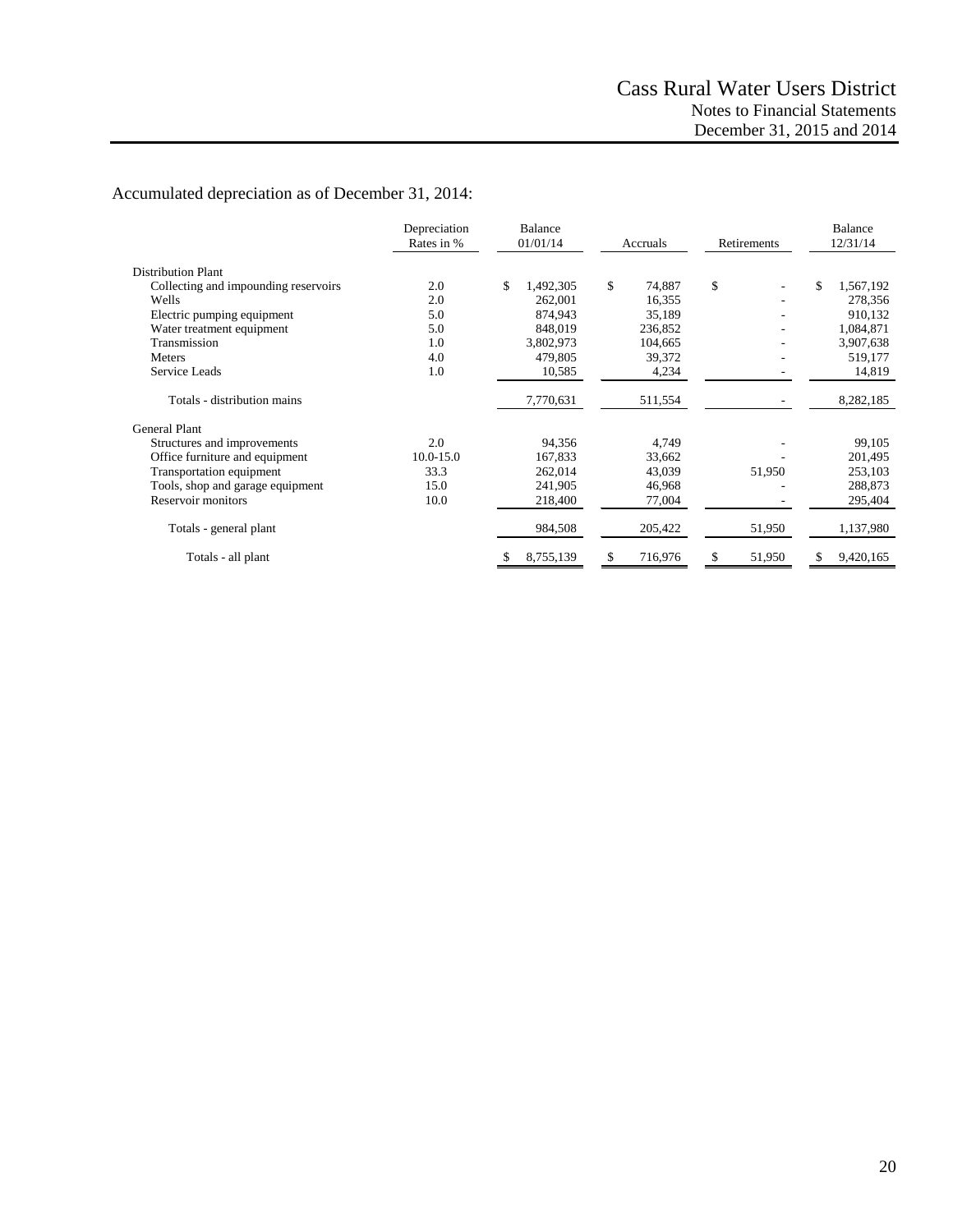# **Note 6 - Long-Term Debt**

| \$<br>\$<br>\$<br>\$<br>\$<br><b>Bank of North Dakota</b><br>42,711<br>179,904<br>43,674<br>222,615<br><b>Rural Utilities Service</b><br>1,631,484<br>1,631,484<br>90,000<br>1,015,000<br>90,000<br><b>State Revolving Fund</b><br>1,105,000<br>Bond Issue 2006<br>20,000<br>169,000<br>149,000<br>21,000<br>Radcliffe Revocable Trust<br>94,744<br>7,486<br>87,258<br>7,870<br>North Dakota Public<br>Finance Authority<br>11,910,651<br>740,000<br>12,625,651<br>715,000<br>North Dakota Public<br><b>Finance Authority</b><br>1,015,000<br>55,000<br>960,000<br>55,000<br>Bond Issue 2008<br>415,000<br>415,000<br><b>Bremer Bond Issue</b><br>30,599<br>980,987<br>950,388<br>27,423<br>Bond Issue 2009<br>15,000<br>175,000<br>15,000<br>190,000<br>Bond Issue 2010<br>65,000<br>255,000<br>65,000<br>320,000<br><b>Tharaldson Ethanol Escrow</b><br>1,958<br>784,148<br>782,190<br><b>Starion Bond Series A</b><br>85,000<br>905,000<br>820,000<br>85,000<br>50,000<br><b>Starion Bond Series B</b><br>775,000<br>725,000<br>50,000<br><b>Starion Bond Series 2014</b><br>90,000<br>1,410,000<br>95,000<br>1,500,000<br>390,000<br>45,000<br>Refunding Improvement Bond 2015<br>390,000<br>Refunding Revenue Bonds of 2015<br>1,670,000<br>1,670,000<br>100,000<br>ND PFA SRF 2014<br>736,794<br>736,794<br>736,794<br>2,235,000<br>85,000<br>2015 Improvement Bond<br>2,235,000<br>22,733,629<br>$\overline{\mathcal{S}}$<br>5,031,794<br>$\overline{\mathcal{S}}$<br>3,314,238<br>$\overline{\mathcal{S}}$<br>24,451,185<br>\$<br>2,261,761<br>S<br><b>Balance</b><br>Balance<br>December 31,<br>January 1,<br>Due within<br>2014<br>Additions<br>2014<br>One Year<br>Payments<br>\$<br>\$<br>\$<br>\$<br>\$<br>42,818<br><b>Bank of North Dakota</b><br>264,898<br>42,283<br>222,615<br><b>Rural Utilities Service</b><br>35,925<br>1,631,484<br>36,959<br>1,667,409<br>85,000<br>90,000<br><b>State Revolving Fund</b><br>1,190,000<br>1,105,000<br>Bond Issue 2006<br>189,000<br>20,000<br>169,000<br>20,000<br>Radcliffe Revocable Trust<br>7,120<br>7,486<br>101,864<br>94,744<br>North Dakota Public<br>690,000<br><b>Finance Authority</b><br>13,315,651<br>12,625,651<br>715,000<br>North Dakota Public<br>55,001<br>55,000<br><b>Finance Authority</b><br>1,070,001<br>1,015,000<br>Bond Issue 2008<br>35,000<br>40,000<br>450,000<br>415,000<br><b>Bremer Bond Issue</b><br>1,006,008<br>25,021<br>980,987<br>25,907<br>Bond Issue 2009<br>15,000<br>190,000<br>15,000<br>205,000<br>Bond Issue 2010<br>390,000<br>70,000<br>65,000<br>320,000<br>1,964<br><b>Tharaldson Ethanol Escrow</b><br>786,112<br>784,148<br>85,000<br>85,000<br><b>Starion Bond Series A</b><br>990,000<br>905,000<br><b>Starion Bond Series B</b><br>810,000<br>35,000<br>775,000<br>50,000<br><b>Starion Bond Series 2014</b><br>1,500,000<br>1,500,000<br>90,000 | <b>Balance</b><br>January 1,<br>2015<br>Additions |                 | Payments        | Balance<br>December 31,<br>2015 | Due within<br>One Year |  |
|----------------------------------------------------------------------------------------------------------------------------------------------------------------------------------------------------------------------------------------------------------------------------------------------------------------------------------------------------------------------------------------------------------------------------------------------------------------------------------------------------------------------------------------------------------------------------------------------------------------------------------------------------------------------------------------------------------------------------------------------------------------------------------------------------------------------------------------------------------------------------------------------------------------------------------------------------------------------------------------------------------------------------------------------------------------------------------------------------------------------------------------------------------------------------------------------------------------------------------------------------------------------------------------------------------------------------------------------------------------------------------------------------------------------------------------------------------------------------------------------------------------------------------------------------------------------------------------------------------------------------------------------------------------------------------------------------------------------------------------------------------------------------------------------------------------------------------------------------------------------------------------------------------------------------------------------------------------------------------------------------------------------------------------------------------------------------------------------------------------------------------------------------------------------------------------------------------------------------------------------------------------------------------------------------------------------------------------------------------------------------------------------------------------------------------------------------------------------------------------------------------------------------------------------------------------------------------------------------------------------------------------------------------------------------------------------------------------------------------------------------------------------------------------------------------------------------------------------------------------|---------------------------------------------------|-----------------|-----------------|---------------------------------|------------------------|--|
|                                                                                                                                                                                                                                                                                                                                                                                                                                                                                                                                                                                                                                                                                                                                                                                                                                                                                                                                                                                                                                                                                                                                                                                                                                                                                                                                                                                                                                                                                                                                                                                                                                                                                                                                                                                                                                                                                                                                                                                                                                                                                                                                                                                                                                                                                                                                                                                                                                                                                                                                                                                                                                                                                                                                                                                                                                                                |                                                   |                 |                 |                                 |                        |  |
|                                                                                                                                                                                                                                                                                                                                                                                                                                                                                                                                                                                                                                                                                                                                                                                                                                                                                                                                                                                                                                                                                                                                                                                                                                                                                                                                                                                                                                                                                                                                                                                                                                                                                                                                                                                                                                                                                                                                                                                                                                                                                                                                                                                                                                                                                                                                                                                                                                                                                                                                                                                                                                                                                                                                                                                                                                                                |                                                   |                 |                 |                                 |                        |  |
|                                                                                                                                                                                                                                                                                                                                                                                                                                                                                                                                                                                                                                                                                                                                                                                                                                                                                                                                                                                                                                                                                                                                                                                                                                                                                                                                                                                                                                                                                                                                                                                                                                                                                                                                                                                                                                                                                                                                                                                                                                                                                                                                                                                                                                                                                                                                                                                                                                                                                                                                                                                                                                                                                                                                                                                                                                                                |                                                   |                 |                 |                                 |                        |  |
|                                                                                                                                                                                                                                                                                                                                                                                                                                                                                                                                                                                                                                                                                                                                                                                                                                                                                                                                                                                                                                                                                                                                                                                                                                                                                                                                                                                                                                                                                                                                                                                                                                                                                                                                                                                                                                                                                                                                                                                                                                                                                                                                                                                                                                                                                                                                                                                                                                                                                                                                                                                                                                                                                                                                                                                                                                                                |                                                   |                 |                 |                                 |                        |  |
|                                                                                                                                                                                                                                                                                                                                                                                                                                                                                                                                                                                                                                                                                                                                                                                                                                                                                                                                                                                                                                                                                                                                                                                                                                                                                                                                                                                                                                                                                                                                                                                                                                                                                                                                                                                                                                                                                                                                                                                                                                                                                                                                                                                                                                                                                                                                                                                                                                                                                                                                                                                                                                                                                                                                                                                                                                                                |                                                   |                 |                 |                                 |                        |  |
|                                                                                                                                                                                                                                                                                                                                                                                                                                                                                                                                                                                                                                                                                                                                                                                                                                                                                                                                                                                                                                                                                                                                                                                                                                                                                                                                                                                                                                                                                                                                                                                                                                                                                                                                                                                                                                                                                                                                                                                                                                                                                                                                                                                                                                                                                                                                                                                                                                                                                                                                                                                                                                                                                                                                                                                                                                                                |                                                   |                 |                 |                                 |                        |  |
|                                                                                                                                                                                                                                                                                                                                                                                                                                                                                                                                                                                                                                                                                                                                                                                                                                                                                                                                                                                                                                                                                                                                                                                                                                                                                                                                                                                                                                                                                                                                                                                                                                                                                                                                                                                                                                                                                                                                                                                                                                                                                                                                                                                                                                                                                                                                                                                                                                                                                                                                                                                                                                                                                                                                                                                                                                                                |                                                   |                 |                 |                                 |                        |  |
|                                                                                                                                                                                                                                                                                                                                                                                                                                                                                                                                                                                                                                                                                                                                                                                                                                                                                                                                                                                                                                                                                                                                                                                                                                                                                                                                                                                                                                                                                                                                                                                                                                                                                                                                                                                                                                                                                                                                                                                                                                                                                                                                                                                                                                                                                                                                                                                                                                                                                                                                                                                                                                                                                                                                                                                                                                                                |                                                   |                 |                 |                                 |                        |  |
|                                                                                                                                                                                                                                                                                                                                                                                                                                                                                                                                                                                                                                                                                                                                                                                                                                                                                                                                                                                                                                                                                                                                                                                                                                                                                                                                                                                                                                                                                                                                                                                                                                                                                                                                                                                                                                                                                                                                                                                                                                                                                                                                                                                                                                                                                                                                                                                                                                                                                                                                                                                                                                                                                                                                                                                                                                                                |                                                   |                 |                 |                                 |                        |  |
|                                                                                                                                                                                                                                                                                                                                                                                                                                                                                                                                                                                                                                                                                                                                                                                                                                                                                                                                                                                                                                                                                                                                                                                                                                                                                                                                                                                                                                                                                                                                                                                                                                                                                                                                                                                                                                                                                                                                                                                                                                                                                                                                                                                                                                                                                                                                                                                                                                                                                                                                                                                                                                                                                                                                                                                                                                                                |                                                   |                 |                 |                                 |                        |  |
|                                                                                                                                                                                                                                                                                                                                                                                                                                                                                                                                                                                                                                                                                                                                                                                                                                                                                                                                                                                                                                                                                                                                                                                                                                                                                                                                                                                                                                                                                                                                                                                                                                                                                                                                                                                                                                                                                                                                                                                                                                                                                                                                                                                                                                                                                                                                                                                                                                                                                                                                                                                                                                                                                                                                                                                                                                                                |                                                   |                 |                 |                                 |                        |  |
|                                                                                                                                                                                                                                                                                                                                                                                                                                                                                                                                                                                                                                                                                                                                                                                                                                                                                                                                                                                                                                                                                                                                                                                                                                                                                                                                                                                                                                                                                                                                                                                                                                                                                                                                                                                                                                                                                                                                                                                                                                                                                                                                                                                                                                                                                                                                                                                                                                                                                                                                                                                                                                                                                                                                                                                                                                                                |                                                   |                 |                 |                                 |                        |  |
|                                                                                                                                                                                                                                                                                                                                                                                                                                                                                                                                                                                                                                                                                                                                                                                                                                                                                                                                                                                                                                                                                                                                                                                                                                                                                                                                                                                                                                                                                                                                                                                                                                                                                                                                                                                                                                                                                                                                                                                                                                                                                                                                                                                                                                                                                                                                                                                                                                                                                                                                                                                                                                                                                                                                                                                                                                                                |                                                   |                 |                 |                                 |                        |  |
|                                                                                                                                                                                                                                                                                                                                                                                                                                                                                                                                                                                                                                                                                                                                                                                                                                                                                                                                                                                                                                                                                                                                                                                                                                                                                                                                                                                                                                                                                                                                                                                                                                                                                                                                                                                                                                                                                                                                                                                                                                                                                                                                                                                                                                                                                                                                                                                                                                                                                                                                                                                                                                                                                                                                                                                                                                                                |                                                   |                 |                 |                                 |                        |  |
|                                                                                                                                                                                                                                                                                                                                                                                                                                                                                                                                                                                                                                                                                                                                                                                                                                                                                                                                                                                                                                                                                                                                                                                                                                                                                                                                                                                                                                                                                                                                                                                                                                                                                                                                                                                                                                                                                                                                                                                                                                                                                                                                                                                                                                                                                                                                                                                                                                                                                                                                                                                                                                                                                                                                                                                                                                                                |                                                   |                 |                 |                                 |                        |  |
|                                                                                                                                                                                                                                                                                                                                                                                                                                                                                                                                                                                                                                                                                                                                                                                                                                                                                                                                                                                                                                                                                                                                                                                                                                                                                                                                                                                                                                                                                                                                                                                                                                                                                                                                                                                                                                                                                                                                                                                                                                                                                                                                                                                                                                                                                                                                                                                                                                                                                                                                                                                                                                                                                                                                                                                                                                                                |                                                   |                 |                 |                                 |                        |  |
|                                                                                                                                                                                                                                                                                                                                                                                                                                                                                                                                                                                                                                                                                                                                                                                                                                                                                                                                                                                                                                                                                                                                                                                                                                                                                                                                                                                                                                                                                                                                                                                                                                                                                                                                                                                                                                                                                                                                                                                                                                                                                                                                                                                                                                                                                                                                                                                                                                                                                                                                                                                                                                                                                                                                                                                                                                                                |                                                   |                 |                 |                                 |                        |  |
|                                                                                                                                                                                                                                                                                                                                                                                                                                                                                                                                                                                                                                                                                                                                                                                                                                                                                                                                                                                                                                                                                                                                                                                                                                                                                                                                                                                                                                                                                                                                                                                                                                                                                                                                                                                                                                                                                                                                                                                                                                                                                                                                                                                                                                                                                                                                                                                                                                                                                                                                                                                                                                                                                                                                                                                                                                                                |                                                   |                 |                 |                                 |                        |  |
|                                                                                                                                                                                                                                                                                                                                                                                                                                                                                                                                                                                                                                                                                                                                                                                                                                                                                                                                                                                                                                                                                                                                                                                                                                                                                                                                                                                                                                                                                                                                                                                                                                                                                                                                                                                                                                                                                                                                                                                                                                                                                                                                                                                                                                                                                                                                                                                                                                                                                                                                                                                                                                                                                                                                                                                                                                                                |                                                   |                 |                 |                                 |                        |  |
|                                                                                                                                                                                                                                                                                                                                                                                                                                                                                                                                                                                                                                                                                                                                                                                                                                                                                                                                                                                                                                                                                                                                                                                                                                                                                                                                                                                                                                                                                                                                                                                                                                                                                                                                                                                                                                                                                                                                                                                                                                                                                                                                                                                                                                                                                                                                                                                                                                                                                                                                                                                                                                                                                                                                                                                                                                                                |                                                   |                 |                 |                                 |                        |  |
|                                                                                                                                                                                                                                                                                                                                                                                                                                                                                                                                                                                                                                                                                                                                                                                                                                                                                                                                                                                                                                                                                                                                                                                                                                                                                                                                                                                                                                                                                                                                                                                                                                                                                                                                                                                                                                                                                                                                                                                                                                                                                                                                                                                                                                                                                                                                                                                                                                                                                                                                                                                                                                                                                                                                                                                                                                                                |                                                   |                 |                 |                                 |                        |  |
|                                                                                                                                                                                                                                                                                                                                                                                                                                                                                                                                                                                                                                                                                                                                                                                                                                                                                                                                                                                                                                                                                                                                                                                                                                                                                                                                                                                                                                                                                                                                                                                                                                                                                                                                                                                                                                                                                                                                                                                                                                                                                                                                                                                                                                                                                                                                                                                                                                                                                                                                                                                                                                                                                                                                                                                                                                                                |                                                   |                 |                 |                                 |                        |  |
|                                                                                                                                                                                                                                                                                                                                                                                                                                                                                                                                                                                                                                                                                                                                                                                                                                                                                                                                                                                                                                                                                                                                                                                                                                                                                                                                                                                                                                                                                                                                                                                                                                                                                                                                                                                                                                                                                                                                                                                                                                                                                                                                                                                                                                                                                                                                                                                                                                                                                                                                                                                                                                                                                                                                                                                                                                                                |                                                   |                 |                 |                                 |                        |  |
|                                                                                                                                                                                                                                                                                                                                                                                                                                                                                                                                                                                                                                                                                                                                                                                                                                                                                                                                                                                                                                                                                                                                                                                                                                                                                                                                                                                                                                                                                                                                                                                                                                                                                                                                                                                                                                                                                                                                                                                                                                                                                                                                                                                                                                                                                                                                                                                                                                                                                                                                                                                                                                                                                                                                                                                                                                                                |                                                   |                 |                 |                                 |                        |  |
|                                                                                                                                                                                                                                                                                                                                                                                                                                                                                                                                                                                                                                                                                                                                                                                                                                                                                                                                                                                                                                                                                                                                                                                                                                                                                                                                                                                                                                                                                                                                                                                                                                                                                                                                                                                                                                                                                                                                                                                                                                                                                                                                                                                                                                                                                                                                                                                                                                                                                                                                                                                                                                                                                                                                                                                                                                                                |                                                   |                 |                 |                                 |                        |  |
|                                                                                                                                                                                                                                                                                                                                                                                                                                                                                                                                                                                                                                                                                                                                                                                                                                                                                                                                                                                                                                                                                                                                                                                                                                                                                                                                                                                                                                                                                                                                                                                                                                                                                                                                                                                                                                                                                                                                                                                                                                                                                                                                                                                                                                                                                                                                                                                                                                                                                                                                                                                                                                                                                                                                                                                                                                                                |                                                   |                 |                 |                                 |                        |  |
|                                                                                                                                                                                                                                                                                                                                                                                                                                                                                                                                                                                                                                                                                                                                                                                                                                                                                                                                                                                                                                                                                                                                                                                                                                                                                                                                                                                                                                                                                                                                                                                                                                                                                                                                                                                                                                                                                                                                                                                                                                                                                                                                                                                                                                                                                                                                                                                                                                                                                                                                                                                                                                                                                                                                                                                                                                                                |                                                   |                 |                 |                                 |                        |  |
|                                                                                                                                                                                                                                                                                                                                                                                                                                                                                                                                                                                                                                                                                                                                                                                                                                                                                                                                                                                                                                                                                                                                                                                                                                                                                                                                                                                                                                                                                                                                                                                                                                                                                                                                                                                                                                                                                                                                                                                                                                                                                                                                                                                                                                                                                                                                                                                                                                                                                                                                                                                                                                                                                                                                                                                                                                                                |                                                   |                 |                 |                                 |                        |  |
|                                                                                                                                                                                                                                                                                                                                                                                                                                                                                                                                                                                                                                                                                                                                                                                                                                                                                                                                                                                                                                                                                                                                                                                                                                                                                                                                                                                                                                                                                                                                                                                                                                                                                                                                                                                                                                                                                                                                                                                                                                                                                                                                                                                                                                                                                                                                                                                                                                                                                                                                                                                                                                                                                                                                                                                                                                                                |                                                   |                 |                 |                                 |                        |  |
|                                                                                                                                                                                                                                                                                                                                                                                                                                                                                                                                                                                                                                                                                                                                                                                                                                                                                                                                                                                                                                                                                                                                                                                                                                                                                                                                                                                                                                                                                                                                                                                                                                                                                                                                                                                                                                                                                                                                                                                                                                                                                                                                                                                                                                                                                                                                                                                                                                                                                                                                                                                                                                                                                                                                                                                                                                                                |                                                   |                 |                 |                                 |                        |  |
|                                                                                                                                                                                                                                                                                                                                                                                                                                                                                                                                                                                                                                                                                                                                                                                                                                                                                                                                                                                                                                                                                                                                                                                                                                                                                                                                                                                                                                                                                                                                                                                                                                                                                                                                                                                                                                                                                                                                                                                                                                                                                                                                                                                                                                                                                                                                                                                                                                                                                                                                                                                                                                                                                                                                                                                                                                                                |                                                   |                 |                 |                                 |                        |  |
|                                                                                                                                                                                                                                                                                                                                                                                                                                                                                                                                                                                                                                                                                                                                                                                                                                                                                                                                                                                                                                                                                                                                                                                                                                                                                                                                                                                                                                                                                                                                                                                                                                                                                                                                                                                                                                                                                                                                                                                                                                                                                                                                                                                                                                                                                                                                                                                                                                                                                                                                                                                                                                                                                                                                                                                                                                                                |                                                   |                 |                 |                                 |                        |  |
|                                                                                                                                                                                                                                                                                                                                                                                                                                                                                                                                                                                                                                                                                                                                                                                                                                                                                                                                                                                                                                                                                                                                                                                                                                                                                                                                                                                                                                                                                                                                                                                                                                                                                                                                                                                                                                                                                                                                                                                                                                                                                                                                                                                                                                                                                                                                                                                                                                                                                                                                                                                                                                                                                                                                                                                                                                                                |                                                   |                 |                 |                                 |                        |  |
|                                                                                                                                                                                                                                                                                                                                                                                                                                                                                                                                                                                                                                                                                                                                                                                                                                                                                                                                                                                                                                                                                                                                                                                                                                                                                                                                                                                                                                                                                                                                                                                                                                                                                                                                                                                                                                                                                                                                                                                                                                                                                                                                                                                                                                                                                                                                                                                                                                                                                                                                                                                                                                                                                                                                                                                                                                                                |                                                   |                 |                 |                                 |                        |  |
|                                                                                                                                                                                                                                                                                                                                                                                                                                                                                                                                                                                                                                                                                                                                                                                                                                                                                                                                                                                                                                                                                                                                                                                                                                                                                                                                                                                                                                                                                                                                                                                                                                                                                                                                                                                                                                                                                                                                                                                                                                                                                                                                                                                                                                                                                                                                                                                                                                                                                                                                                                                                                                                                                                                                                                                                                                                                |                                                   |                 |                 |                                 |                        |  |
|                                                                                                                                                                                                                                                                                                                                                                                                                                                                                                                                                                                                                                                                                                                                                                                                                                                                                                                                                                                                                                                                                                                                                                                                                                                                                                                                                                                                                                                                                                                                                                                                                                                                                                                                                                                                                                                                                                                                                                                                                                                                                                                                                                                                                                                                                                                                                                                                                                                                                                                                                                                                                                                                                                                                                                                                                                                                |                                                   |                 |                 |                                 |                        |  |
|                                                                                                                                                                                                                                                                                                                                                                                                                                                                                                                                                                                                                                                                                                                                                                                                                                                                                                                                                                                                                                                                                                                                                                                                                                                                                                                                                                                                                                                                                                                                                                                                                                                                                                                                                                                                                                                                                                                                                                                                                                                                                                                                                                                                                                                                                                                                                                                                                                                                                                                                                                                                                                                                                                                                                                                                                                                                |                                                   |                 |                 |                                 |                        |  |
|                                                                                                                                                                                                                                                                                                                                                                                                                                                                                                                                                                                                                                                                                                                                                                                                                                                                                                                                                                                                                                                                                                                                                                                                                                                                                                                                                                                                                                                                                                                                                                                                                                                                                                                                                                                                                                                                                                                                                                                                                                                                                                                                                                                                                                                                                                                                                                                                                                                                                                                                                                                                                                                                                                                                                                                                                                                                |                                                   |                 |                 |                                 |                        |  |
|                                                                                                                                                                                                                                                                                                                                                                                                                                                                                                                                                                                                                                                                                                                                                                                                                                                                                                                                                                                                                                                                                                                                                                                                                                                                                                                                                                                                                                                                                                                                                                                                                                                                                                                                                                                                                                                                                                                                                                                                                                                                                                                                                                                                                                                                                                                                                                                                                                                                                                                                                                                                                                                                                                                                                                                                                                                                |                                                   |                 |                 |                                 |                        |  |
|                                                                                                                                                                                                                                                                                                                                                                                                                                                                                                                                                                                                                                                                                                                                                                                                                                                                                                                                                                                                                                                                                                                                                                                                                                                                                                                                                                                                                                                                                                                                                                                                                                                                                                                                                                                                                                                                                                                                                                                                                                                                                                                                                                                                                                                                                                                                                                                                                                                                                                                                                                                                                                                                                                                                                                                                                                                                |                                                   |                 |                 |                                 |                        |  |
|                                                                                                                                                                                                                                                                                                                                                                                                                                                                                                                                                                                                                                                                                                                                                                                                                                                                                                                                                                                                                                                                                                                                                                                                                                                                                                                                                                                                                                                                                                                                                                                                                                                                                                                                                                                                                                                                                                                                                                                                                                                                                                                                                                                                                                                                                                                                                                                                                                                                                                                                                                                                                                                                                                                                                                                                                                                                | \$<br>22,435,943                                  | \$<br>1,500,000 | \$<br>1,082,314 | \$<br>22,733,629                | \$<br>1,338,170        |  |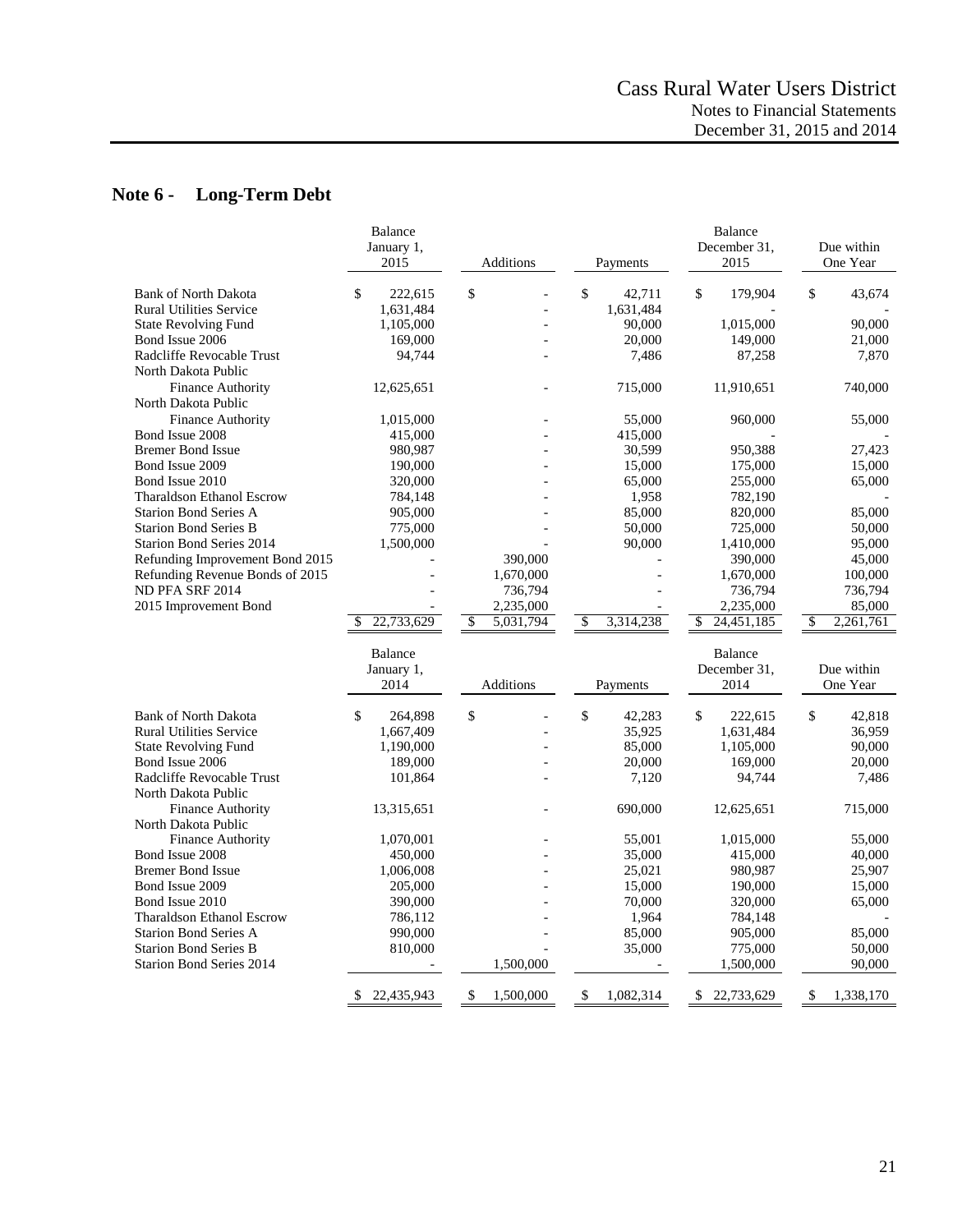Maturity dates and interest rates are as follows:

|                                       | Maturity | Interest        |
|---------------------------------------|----------|-----------------|
|                                       | Date     | Rate            |
|                                       |          |                 |
| <b>Bank of North Dakota</b>           | 2019     | 2.00%           |
| <b>Rural Utilities Service</b>        | 2038     | 5.125%          |
| <b>State Revolving Fund</b>           | 2029     | 2.50%           |
| Bond Issue 2004                       | 2019     | $3.30 - 4.40\%$ |
| Bond Issue 2006                       | 2023     | 5.20%           |
| Radcliffe Revocable Trust             | 2024     | 5.02%           |
| North Dakota Public Finance Authority | 2028     | 3.50%           |
| North Dakota Public Finance Authority | 2029     | 2.50%           |
| Series 2008 Revenue Bond              | 2011     | 4.75%           |
| Bond Issue 2008                       | 2023     | $4.25 - 5.00\%$ |
| <b>Bremer Bond Issue</b>              | 2034     | 6.25%           |
| Bond Issue 2009                       | 2024     | $2.6 - 4.5$     |
| Bond Issue 2010                       | 2019     | $1.10 - 3.35\%$ |
| <b>Tharaldson Ethanol Escrow</b>      | 2028     |                 |
| <b>Starion Bond Series A</b>          | 2027     | $0.60 - 2.65\%$ |
| <b>Starion Bond Series B</b>          | 2028     | $0.80 - 4.00\%$ |
| <b>Starion Bond Series 2014</b>       | 2029     | $0.80 - 3.10\%$ |
| Refunding Revenue Bonds of 2015       | 2030     | $0.90 - 3.00\%$ |
| Refunding Improvement Bonds of 2015   | 2023     | $1.40 - 2.10\%$ |
| Improvement Bonds of 2015             | 2030     | $0.80 - 3.50\%$ |
| North Dakota Public Finance Authority | 2034     | 2.00%           |
|                                       |          |                 |

All assets are pledged as security for these debts. The Bank of North Dakota and Radcliffe Revocable Trust notes require annual payments of principal and interest and the North Dakota Public Finance Authority notes require annual payments of principal and semi-annual payments of interest.

During 2014, the District issued \$1,500,000 of Series 2014 Bonds. The agreement requires semi-annual payments, including interest, at an interest rate from 0.80% to 3.10%. Payments commence in May 2015 through May 2029.

During 2015, the District issued \$2,235,000 of Series 2015 Bonds. The agreement requires semi-annual payments, including interest, at an interest rate from 0.80% to 3.50%. Payments commence in May 2016 through May 2030.

During 2015, the District issued a note payable of \$3,000,000 with the North Dakota Public Finance Authority for the Reservoir E Expansion Project. As of December 31, 2015 \$736,794 has been borrowed on this note, with the remaining amount expected to be borrowed in future years as the project progresses.

In 2015, the Refunding Revenue Bonds of 2015 were issued to refund the outstanding debt of the USDA Rural Utility Service Loan. The refunding transaction resulted in an economic gain of \$349,807. Payments commence in May of 2016 through May of 2030.

In 2015, the Improvement Bonds of 2015 were issued to refund the outstanding debt of the Improvement Bonds of 2008. The refunding transaction resulted in an economic gain of \$34,882. Payments commence in May of 2016 through May of 2023.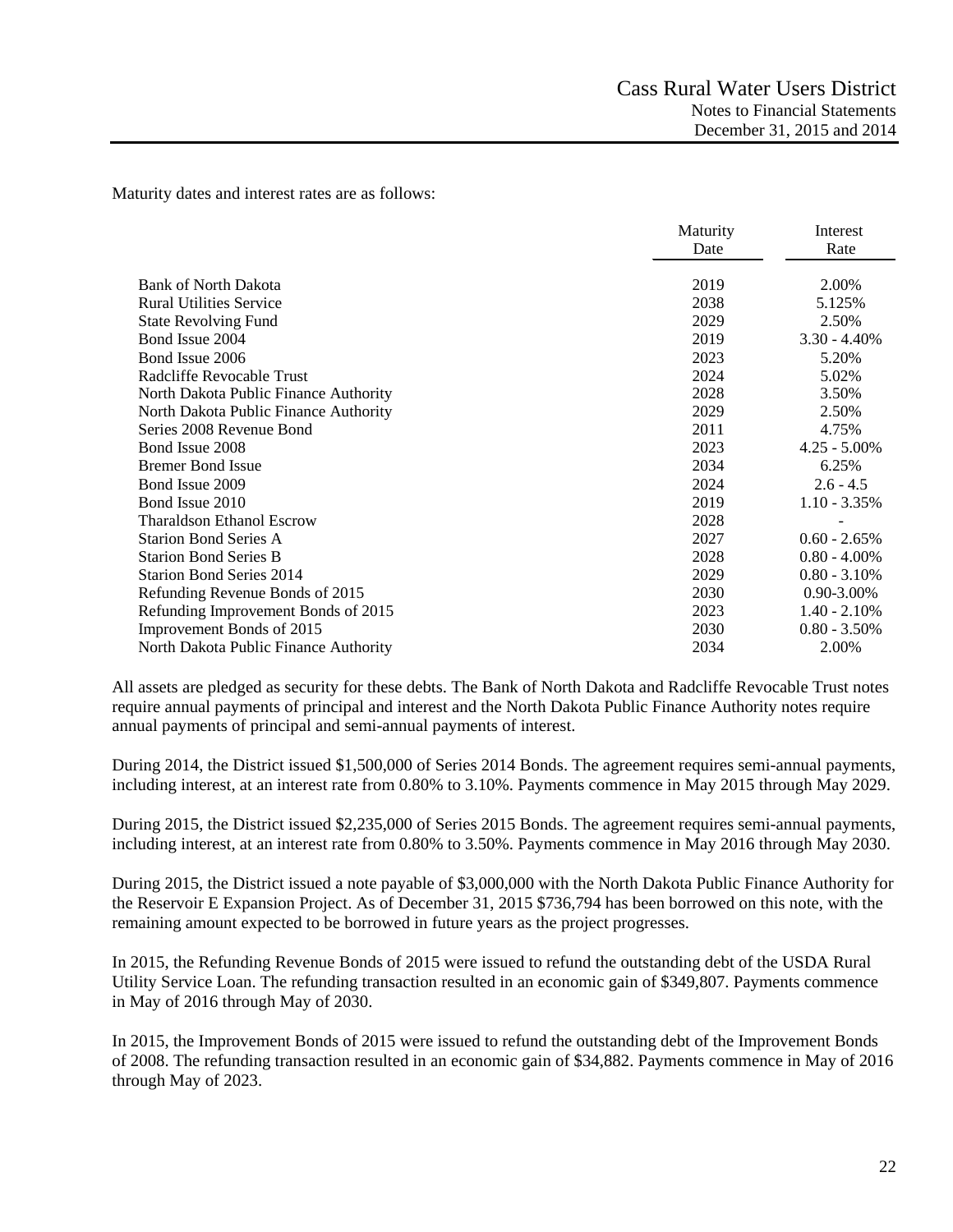Minimum principal and interest payments required are estimated as follows:

|                          |                 | Long-term Debt  |
|--------------------------|-----------------|-----------------|
| Year Ending December 31: | Principal       | Interest        |
| 2016                     | \$<br>2,261,761 | \$<br>781,255   |
| 2017                     | 1,599,208       | 740,493         |
| 2018                     | 1,643,441       | 692,550         |
| 2019                     | 1,681,627       | 641,810         |
| 2020                     | 1,628,984       | 589,140         |
| 2021-2025                | 8,550,010       | 2,094,931       |
| 2026-2030                | 6,803,263       | 588,630         |
| 2031-2035                | 282,891         | 37,370          |
| 2036-2038                |                 |                 |
|                          | 24,451,185      | \$<br>6,166,179 |

## **Note 7 - Lease Agreement**

The District entered into a lease agreement with the City of Casselton to permit the District to utilize a portion of the storage capacity in the City of Casselton water tower. Under the agreement, the District is liable for 24% of the total shared cost which equates to the Districts portion of storage capacity. The agreement will remain in effect for an initial term of 25 years and shall be automatically extended for successive terms of 5 years each unless either entity provides a minimum of 2 years advance written notice of intent to discontinue agreement. In the event the City of Casselton chooses to discontinue this agreement or any extension thereof, the City of Casselton shall remit to the District the initial project cost assumed by the District less accumulated depreciation which shall be calculated using the straight line method with a useful life of 80 years.

Future minimum lease payments are as follows:

| 2016<br>2017 | \$<br>17,973<br>17,964 |
|--------------|------------------------|
| 2018         | 17,946                 |
| 2019         | 17,919                 |
| 2020         | 17,883                 |
| 2021-2023    | 53,699                 |
|              |                        |
|              | \$<br>143,384          |

The operation and maintenance cost for the water tower shall be the responsibility of the City of Casselton, except that the District shall be liable to the City of Casselton for a portion of said costs of operating and maintenance, as determined on a monthly gallon usage basis attributable to the District. The initial charge to cover these costs shall be \$.20 per 1,000 gallons. The District is expensing these costs as purchased water. Expense for December 31, 2015 and 2014 was \$46,049 and \$41,710, respectively.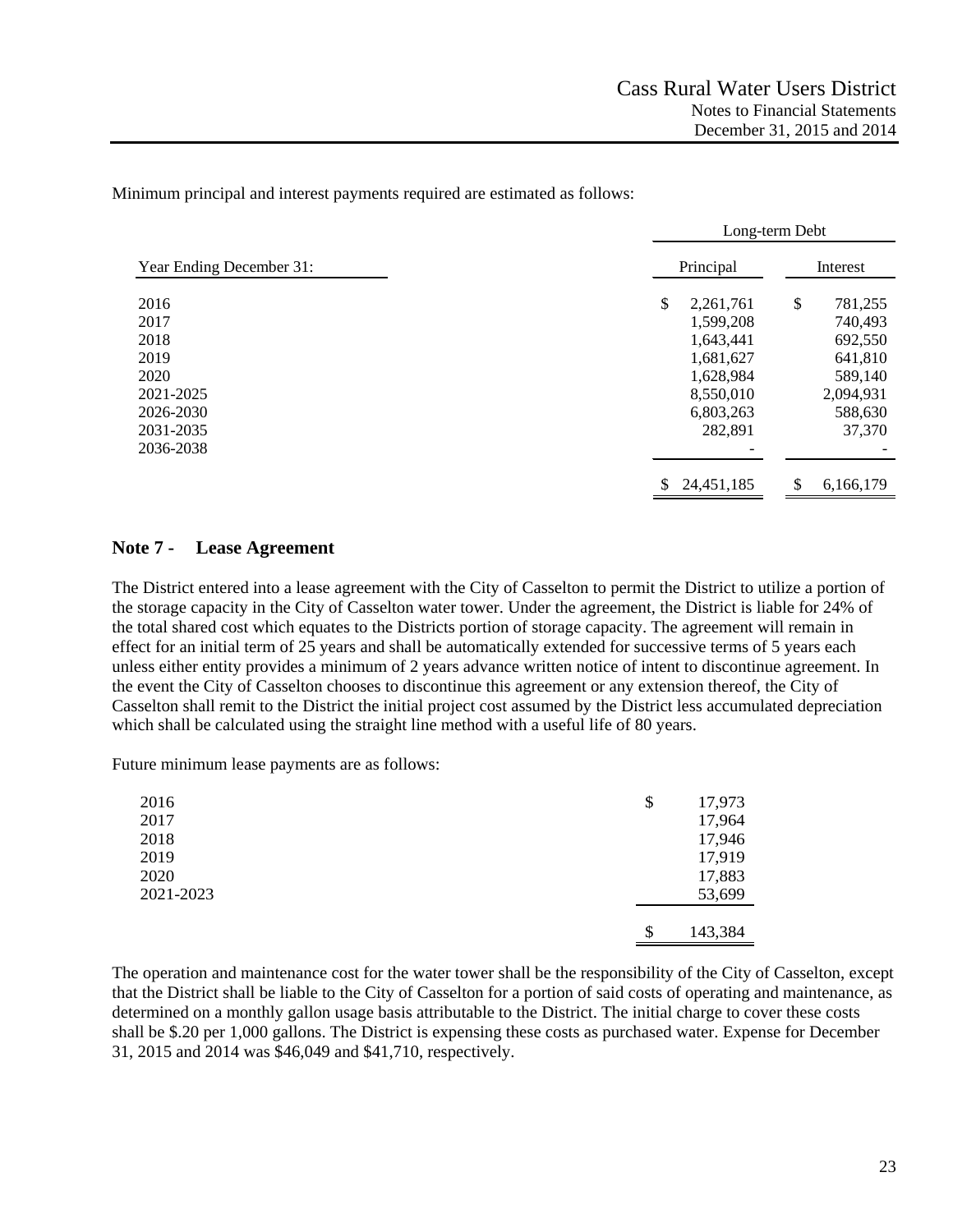# **Note 8 - Pension Plan**

The District contributes to the Simplified Employee Pension Individual Retirement Account, a defined contribution pension plan, for substantially all employees. The plan is administered by the District's Board of Directors. Benefit terms, including contribution requirements, for the Plan are established and may be amended by the Board. The District is required to contribute 4 percent of the annual salary to individual employee accounts for each participating employee. District recognized pension expense of \$25,333. The District had a liability to the Plan of \$25,333 at December 31, 2015.

# **Note 9 - Commitments**

# **Wholesale Water**

Under its wholesale water agreement, the District is committed to purchase water from the City of Fargo. The District must purchase at least 500,000 gallons of treated water per month at \$3.20 per thousand gallons of treated water. This agreement has expired as of December 31, 2011 and another agreement has not been completed as of December 31, 2015. Both parties are operating under the terms of the expired agreement until a new agreement is signed, as no significant changes are expected.

# **Franchise Fee Agreement**

The District entered into an agreement with the City of West Fargo on June 2005 in which the City of West Fargo purchased the rights and acquired a franchise to provide residential water services to the Westport Beach Additions located within the City of West Fargo city limits. In accordance with the agreement, the District agrees to release the Westport Beach Addition from its exclusive jurisdiction to the City of West Fargo as long as the City of West Fargo performs certain obligations, including installation of water meters at its own cost for each individual lot or user within the Westport Beach Addition, and payment of \$1,848 per meter installed to the District until the City of West Fargo has installed a meter for each individual lot within the Westport Beach Addition.

## **Agreement with the City of Oxbow**

The District entered into an agreement with the City of Oxbow to provide billing and collection services for sewer services to the residents of the Bakke Subdivision and the Town of Hickson on a quarterly basis. Specific services to be provided by the District under this agreement included calculation, printing, and mailing of quarterly utility bills, receiving and processing payments from the citizens, account maintenance services such as name changes, adjustments, and address changes, and reasonable and necessary steps to collect amounts due from the citizens. The City of Oxbow agrees to a billing charge for the services provided. The initial cost to the City of Oxbow for the billing charge shall be \$.96 per bill.

## **Construction Commitment**

As of December 31, 2015 the District has \$5,230,000 in construction commitments for the Reservoir E Expansion Project for the remaining work to be completed. Total contracted cost for the Project is \$6,350,000.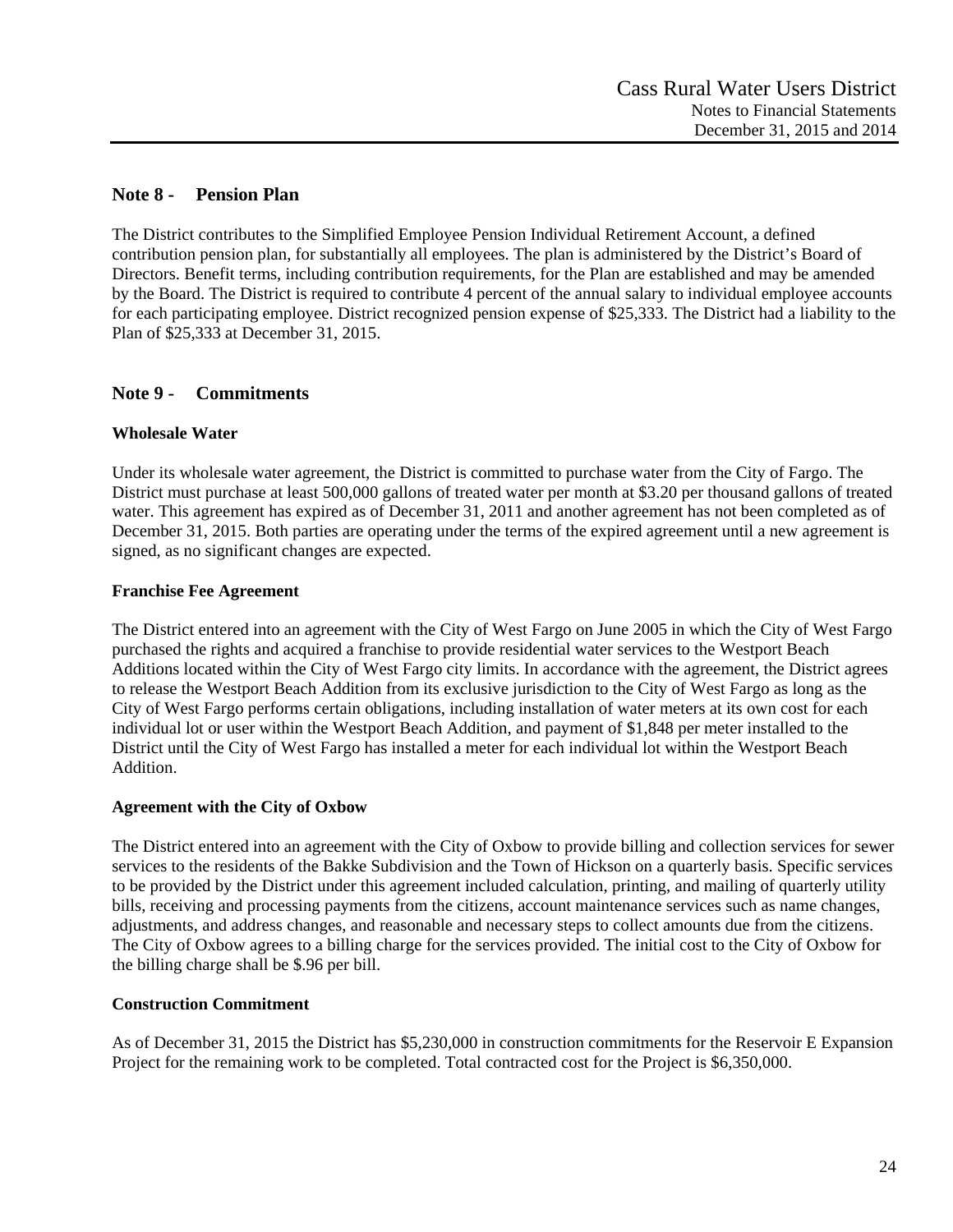

Supplementary Information December 31, 2015 and 2014 Cass Rural Water Users District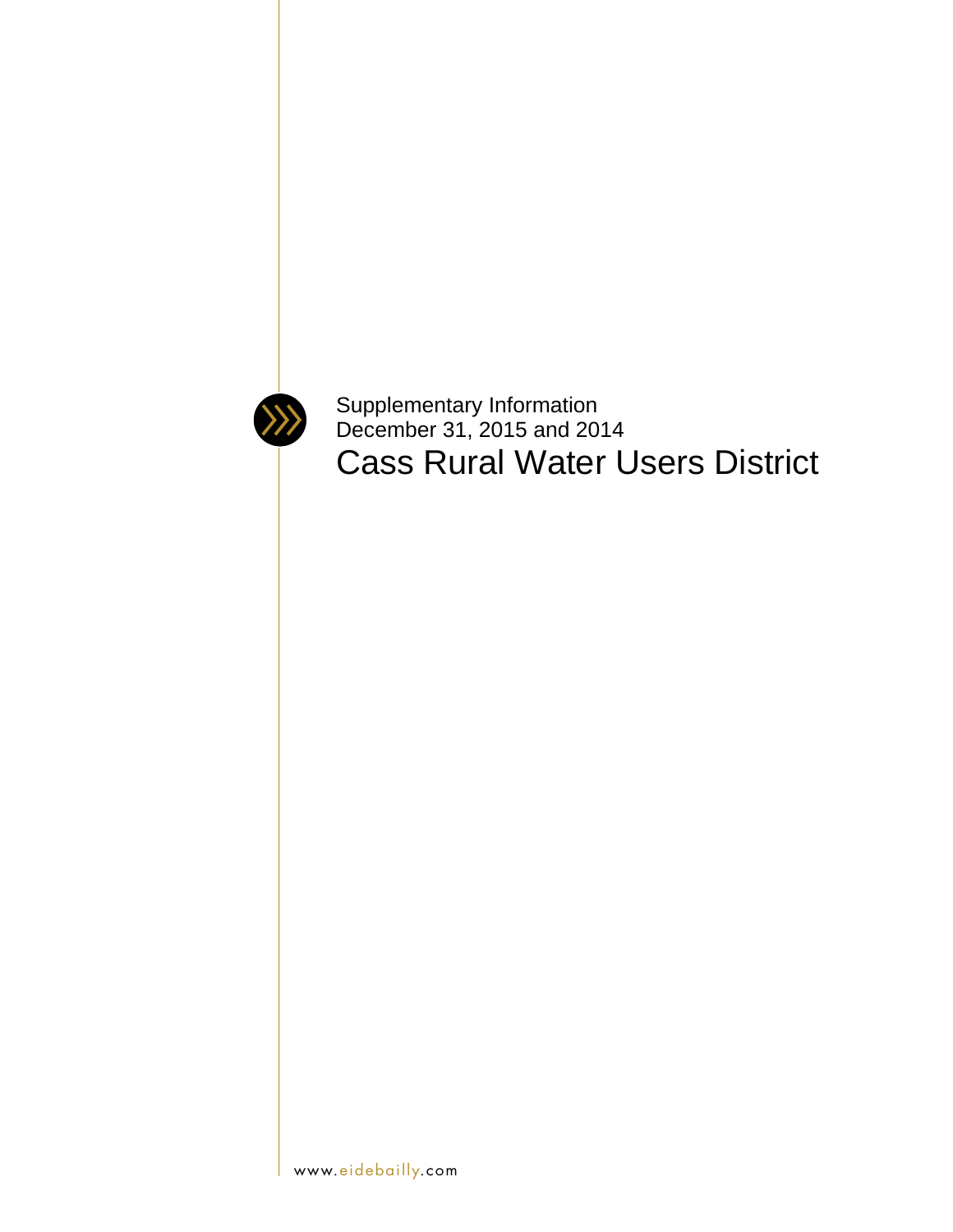| Name                | Position            |
|---------------------|---------------------|
| <b>Brad Koetz</b>   | Chairman            |
| Jon Zuther          | Vice Chairman       |
| Jeff Dahl           | Secretary/Treasurer |
| R. Gordon Blixt     | Director            |
| <b>Barry Bowman</b> | Director            |
| Keith Burley        | Director            |
| <b>Todd Ellison</b> | Director            |
| Ed Finger           | Director            |
| Mark Johnson        | Director            |
| Jerry Blomeke       | Manager             |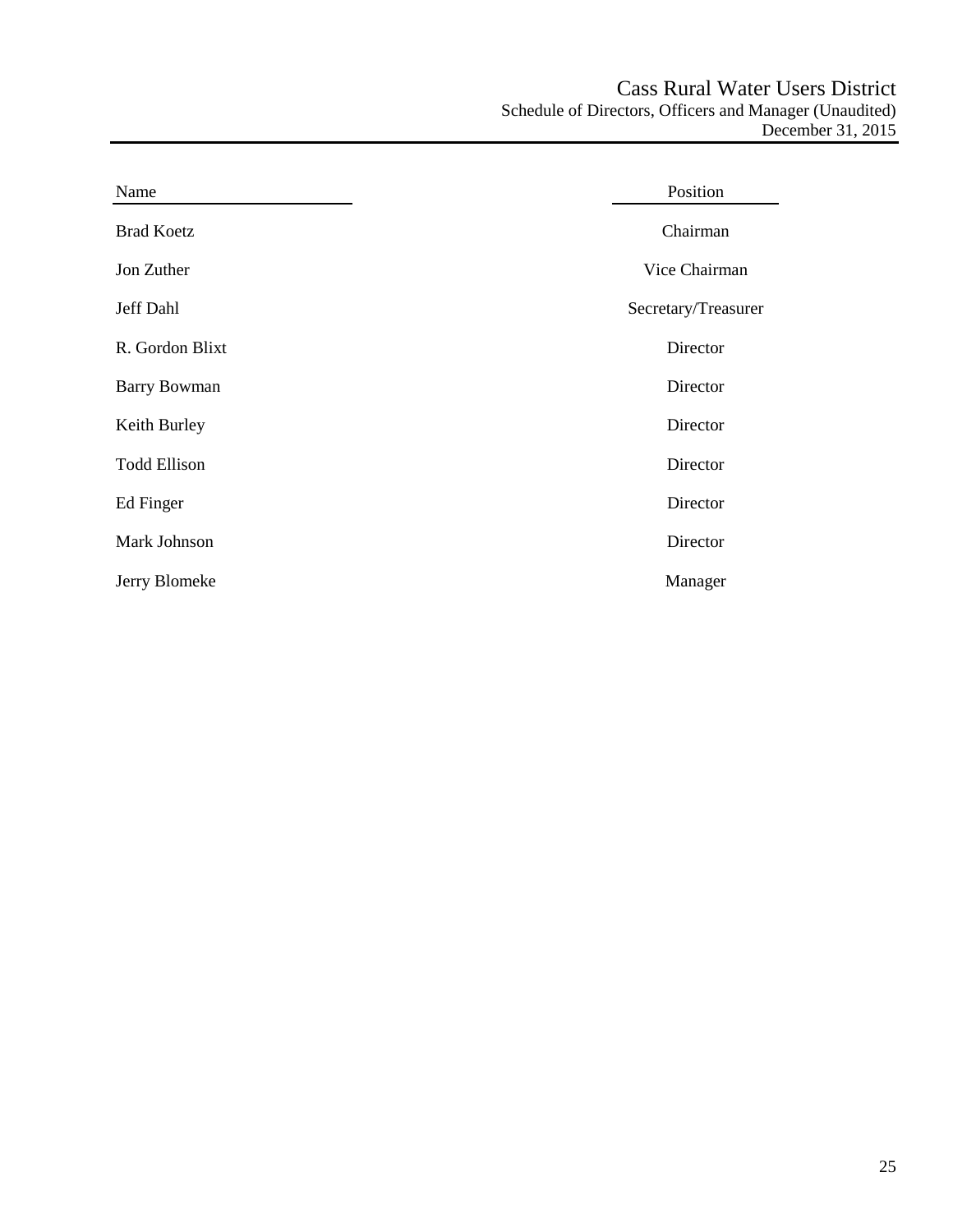# Cass Rural Water Users District Comparative Schedules of Operations Years Ended December 31, 2011 - 2015

|                               | 2011       |              | 2012            |         | 2013              |              | 2014              |              | 2015             |         |
|-------------------------------|------------|--------------|-----------------|---------|-------------------|--------------|-------------------|--------------|------------------|---------|
|                               | Amount     | Percent      | Amount          | Percent | Amount            | Percent      | Amount            | Percent      | Amount           | Percent |
| <b>Operating Revenue</b>      | 5,201,464  | 100.0<br>% S | 5,795,153       | 100.0 % | 5,893,466         | 100.0 %      | 5,773,348<br>- \$ | 100.0 %      | 6,101,441        | 100.0 % |
| <b>Operating Expenses</b>     |            |              |                 |         |                   |              |                   |              |                  |         |
| Pumping                       | 191,118    | 3.7          | 203,983         | 3.5     | 224,438           | 3.8          | 230,763           | 4.0          | 210,280          | 3.4     |
| Water treatment and testing   | 120,400    | 2.3          | 121.675         | 2.1     | 136,737           | 2.3          | 126,987           | 2.2          | 103,679          | 1.7     |
| Transmission and distribution | 469,867    | 9.0          | 454,160         | 7.8     | 525,641           | 8.9          | 522,268           | 9.0          | 562,951          | 9.2     |
| Administrative and general    | 759,965    | 14.6         | 672,424         | 11.6    | 697,224           | 11.8         | 792,239           | 13.7         | 1,006,293        | 16.5    |
| Purchased water               | 1,228,588  | 23.6         | 1,424,307       | 24.6    | 1,403,557         | 23.8         | 1,374,665         | 23.8         | 1,526,034        | 25.0    |
| Depreciation and amortization | 1,104,796  | 21.2         | 1,189,095       | 20.5    | 1,173,927         | 19.9         | 1,238,145         | 21.4         | 1,223,363        | 20.1    |
| Taxes                         | 50,273     | 1.0          | 44,107          | 0.8     | 47,072            | 0.8          | 53,883            | 0.9          | 58,262           | 1.0     |
| Total operating expenses      | 3,925,007  | 75.4         | 4,109,751       | 70.9    | 4,208,596         | 71.3         | 4,338,950         | 75.0         | 4,690,862        | 76.9    |
| Utility Operating Income      | ,276,457   | 24.6         | 1,685,402       | 29.1    | 1,684,870         | 28.7         | 1,434,398         | 25.0         | 1,410,579        | 23.1    |
| Other Income (Deductions)     |            |              |                 |         |                   |              |                   |              |                  |         |
| Investment income             | 86,207     | 1.7          | 137,217         | 2.4     | 104,254           | 1.8          | 30,568            | 0.5          | 58,614           | 1.0     |
| Interest special assessment   | 74,158     | 1.4          | 163,891         | 2.8     | 141,690           | 2.4          | 135,112           | 2.3          | 176.401          | 2.9     |
| Special assessment            |            |              | 771,750         | 13.3    | 815,827           | 13.8         | 1,498,102         | 25.9         | 2,213,623        | 36.3    |
| Franchise fee payment         | 55,440     | 1.1          | 70.224          | 1.2     | 129,360           | 2.2          | 144,145           | 2.5          | 59,136           | 1.0     |
| Interest expense              | (891, 808) | (17.1)       | (892, 320)      | (15.4)  | (871, 684)        | (14.8)       | (834, 197)        | (14.4)       | (813, 526)       | (13.3)  |
| Other                         | 2,445,140  | 47.0         | 320,065         | 5.5     | 500               | 0.0          | 50,437            | 0.9          | 674,941          | 11.1    |
| Total other income            |            |              |                 |         |                   |              |                   |              |                  |         |
| (deductions)                  | 1,769,137  | 34.0         | 570,827         | 9.9     | 319,947           | 5.4          | 1,024,167         | 17.7         | 2,369,189        | 38.8    |
| Net Income                    | 3,045,594  | 58.6 %       | 2,256,229<br>-S | 39.0 %  | 2,004,817<br>- \$ | 34.1<br>$\%$ | 2,458,565<br>-S   | 42.7<br>$\%$ | 3,779,768<br>- S | 61.9 %  |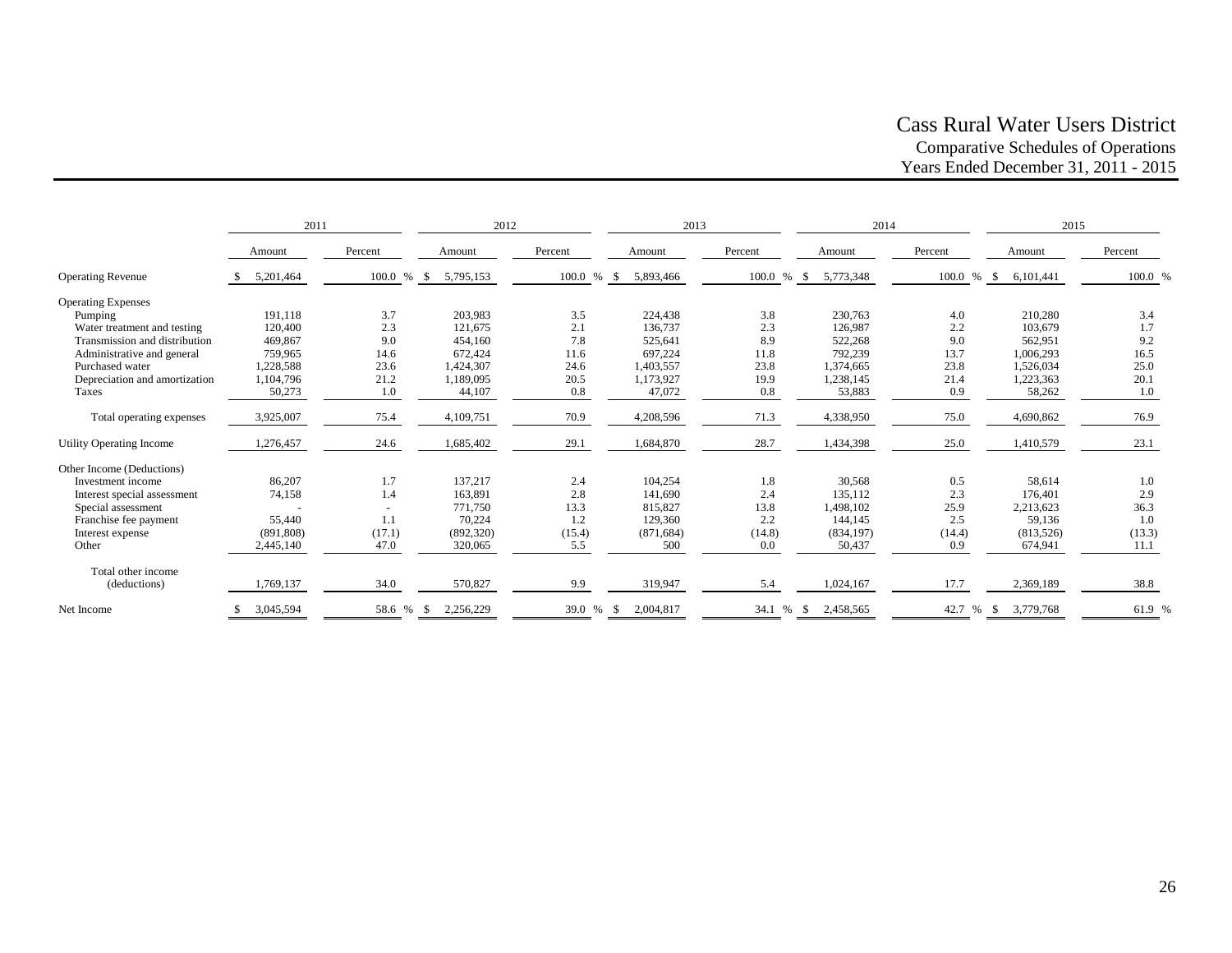

Additional Reports December 31, 2015 and 2014 Cass Rural Water Users District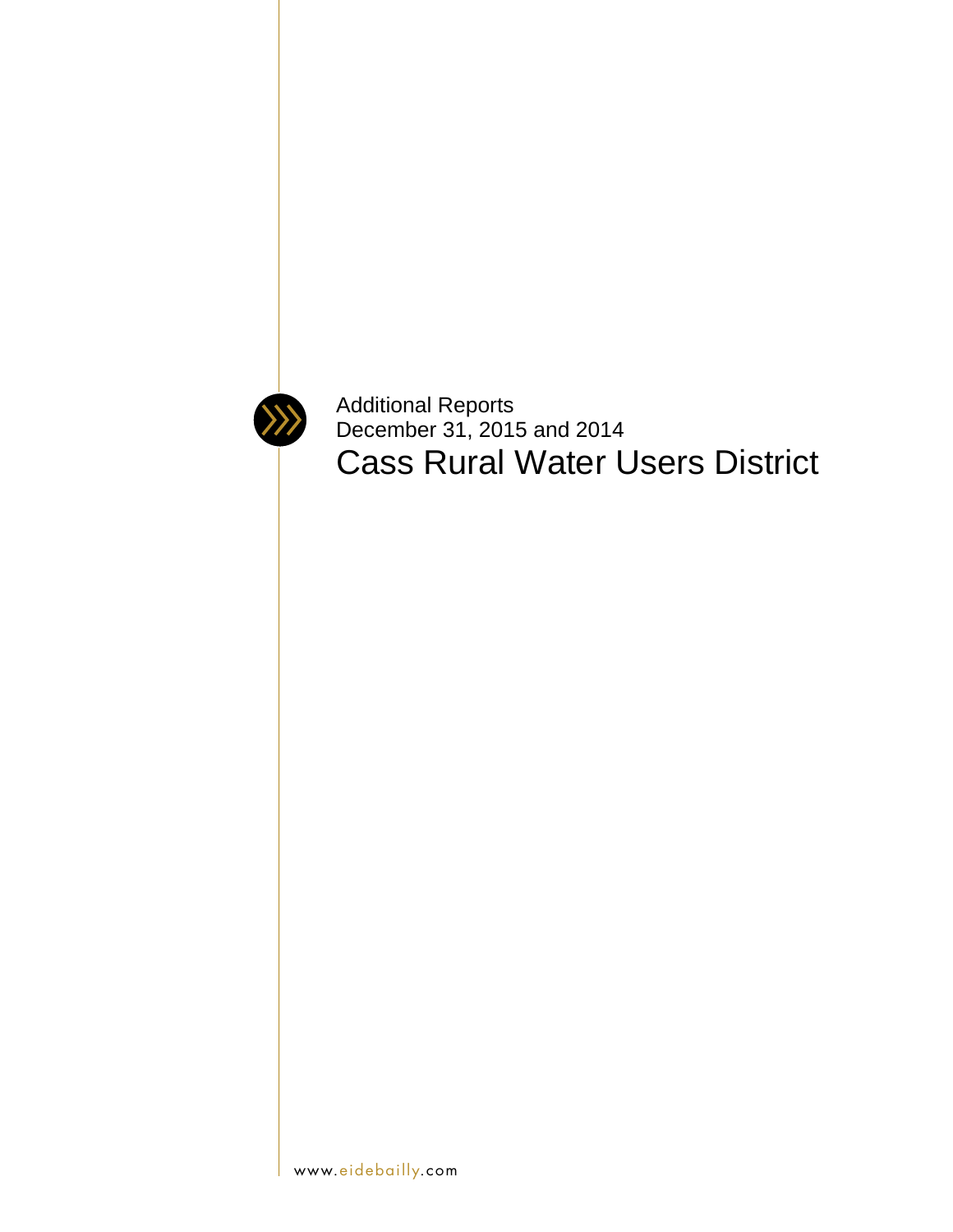

CPAs & BUSINESS ADVISORS

# **Independent Auditor's Report on Internal Control over Financial Reporting and on Compliance and Other Matters Based on an Audit of Financial Statements Performed in Accordance with**  *Government Auditing Standards*

The Board of Directors Cass Rural Water Users District Kindred, North Dakota

We have audited, in accordance with auditing standards generally accepted in the United States of America and the standards applicable to financial audits contained in *Government Auditing Standards*, issued by the Comptroller General of the United States, the financial statements of Cass Rural Water Users District as of and for the year ended December 31, 2015, and the related notes to the financial statements, which comprise the District's basic financial statements, and have issued our report thereon dated February 18, 2016.

## **Internal Control over Financial Reporting**

In planning and performing our audit of the financial statements, we considered the District's internal control over financial reporting (internal control) to determine the audit procedures that are appropriate in the circumstances for the purpose of expressing our opinions on the financial statements, but not for the purpose of expressing an opinion on the effectiveness of the District's internal control. Accordingly, we do not express an opinion on the effectiveness of the District's internal control.

Our consideration of internal control over financial reporting was for the limited purpose described in the preceding paragraph and was not designed to identify all deficiencies in internal control over financial reporting that might be material weaknesses or significant deficiencies and therefore, material weaknesses or significant deficiencies may exist that were not identified. However, as described in the accompanying schedule of findings, we identified certain deficiencies in internal control that we consider to be material weaknesses.

A *deficiency in internal control* exists when the design or operation of a control does not allow management or employees, in the normal course of performing their assigned functions, to prevent, or detect and correct, misstatements on a timely basis. A *material weakness* is a deficiency, or a combination of deficiencies, in internal control, such that there is a reasonable possibility that a material misstatement of the entity's financial statements will not be prevented, or detected and corrected on a timely basis. We consider deficiency 2015-A, 2015-B, and 2015-C described in the accompanying schedule of findings to be a material weaknesses.

A *significant deficiency* is a deficiency, or a combination of deficiencies, in internal control that is less severe than a material weakness, yet important enough to merit attention by those charged with governance.

#### www.eidebailly.com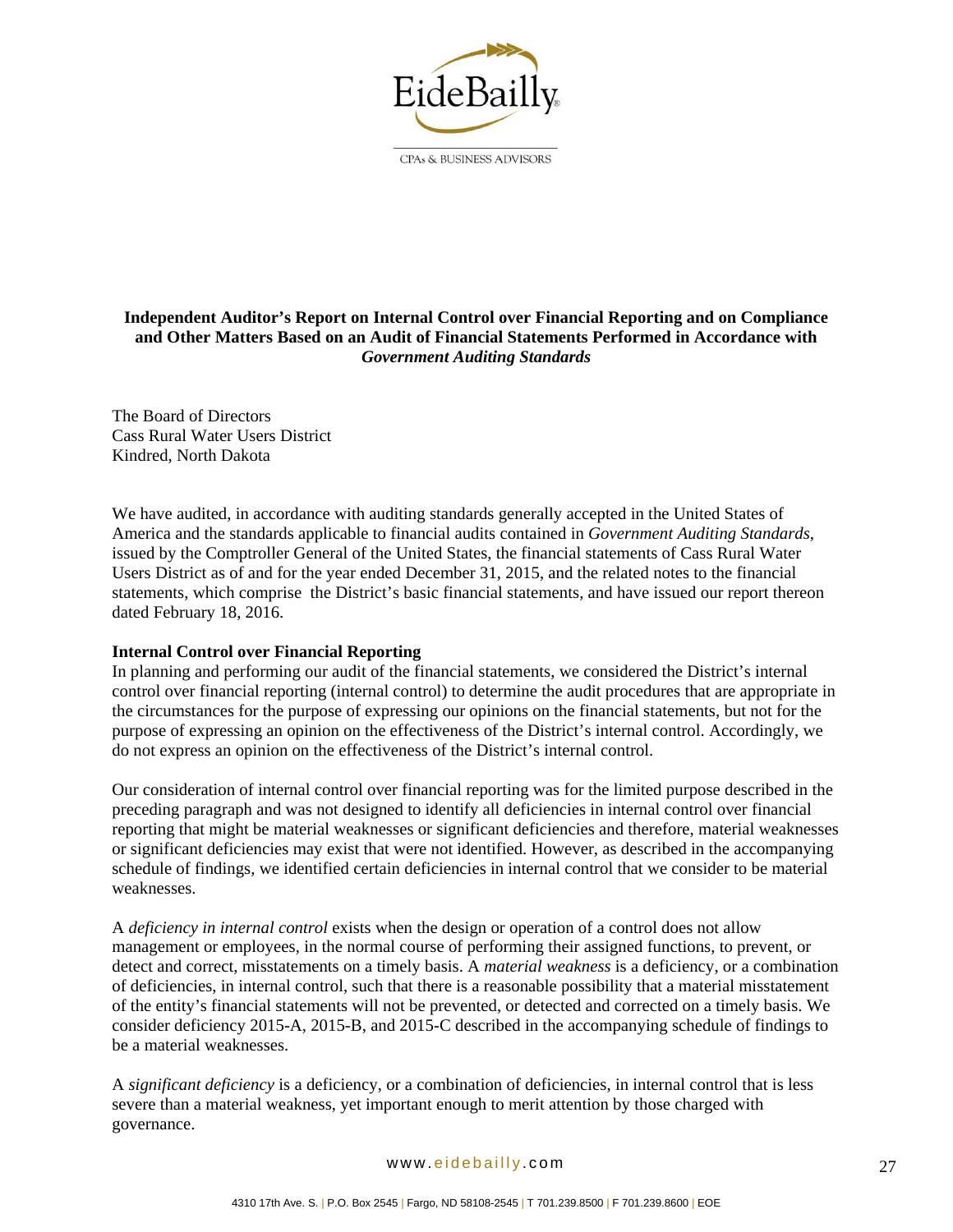#### **Compliance and Other Matters**

As part of obtaining reasonable assurance about whether the District's financial statements are free from material misstatement, we performed tests of its compliance with certain provisions of laws, regulations, contracts, and grant agreements, noncompliance with which could have a direct and material effect on the determination of financial statement amounts. However, providing an opinion on compliance with those provisions was not an objective of our audit, and accordingly, we do not express such an opinion. The results of our tests disclosed no instances of noncompliance or other matters that are required to be reported under *Government Auditing Standards*.

#### **District's Response to Findings**

The District's responses to the findings identified in our audit are described in the accompanying schedule of findings. The District's response was not subjected to the auditing procedures applied in the audit of the financial statements and, accordingly, we express no opinion on it.

#### **Purpose of this Report**

The purpose of this report is solely to describe the scope of our testing of internal control and compliance and the results of that testing, and not to provide an opinion on the effectiveness of the entity's internal control or on compliance. This report is an integral part of an audit performed in accordance with *Government Auditing Standards* in considering the entity's internal control and compliance. Accordingly, this communication is not suitable for any other purpose.

Gade Sailly LLP

Fargo, North Dakota February 18, 2016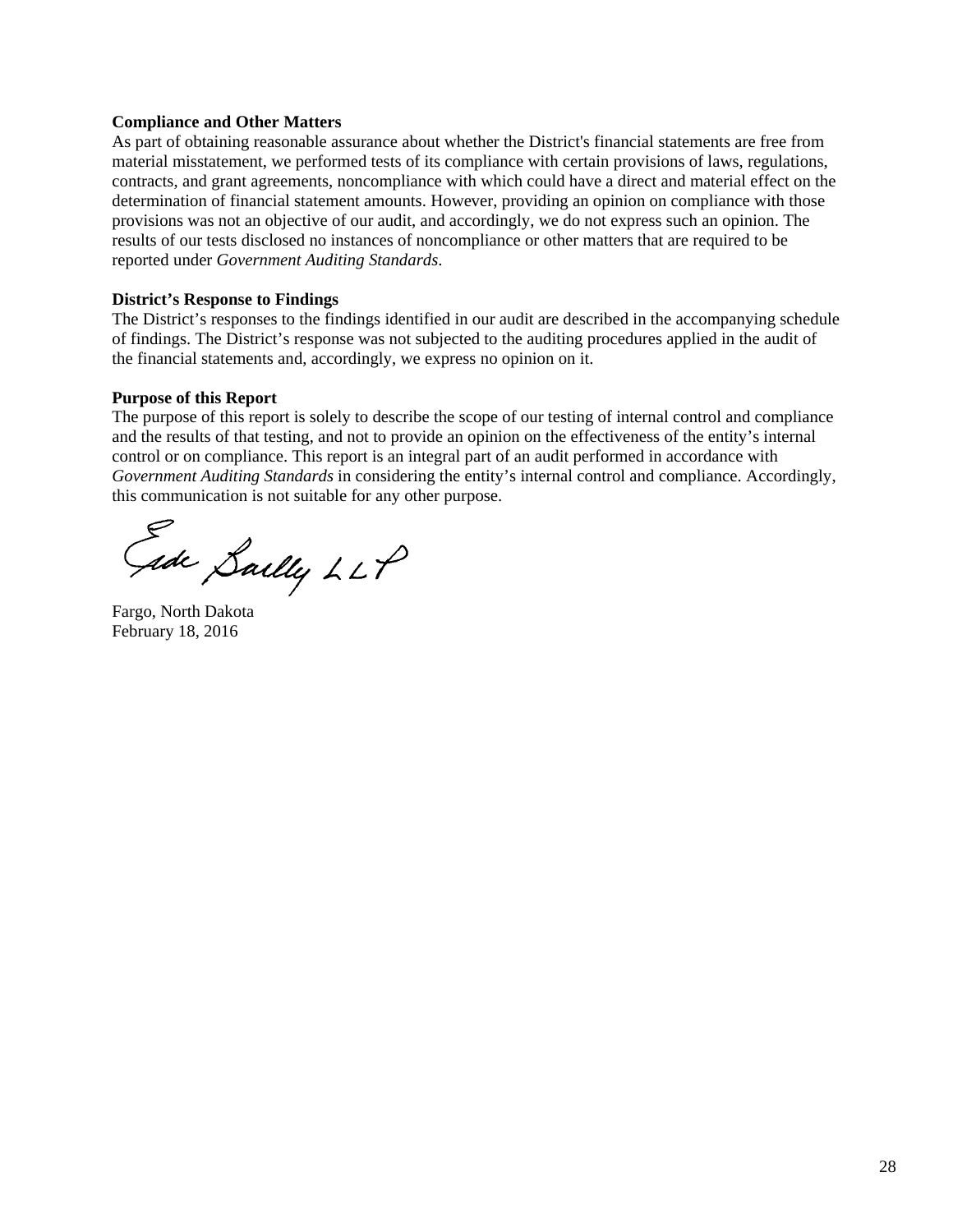# **Material Weakness**

# **2015-A Segregation of Duties**

**Condition** – The District has a lack of segregation of duties due to a limited number of office personnel.

**Criteria** – A good system of internal accounting control requires an adequate segregation of duties so that no one individual has incompatible responsibilities. No one person should have more than one duty relating to the authorization (approval), custody of checks (check signers), record keeping and reconciliation functions.

**Effect** – Inadequate segregation of duties could adversely affect the District's ability to detect misstatements in amounts that would be material in relation to the financial statements in a timely period by employees in the normal course of performing their assigned functions.

**Cause** – There is a limited amount of office employees involved in the internal control process.

**Recommendation** – While we recognize that your office staff may not be large enough to permit complete segregation of duties in all material respects for an effective system of internal control, the functions should be reviewed to determine if additional segregation of duties is feasible and to improve the efficiency and effectiveness of financial management and financial statement accuracy for the District. Segregation of authorization, custody of assets, record keeping and reconciliation functions would assist in mitigating the risk of fraud or misstatements to the financial statements.

**Management Response** – At the present time, the District has segregated the duties of in the most efficient manner possible, given its limited staff. Due to cost constraints, there will be no further administrative employees added.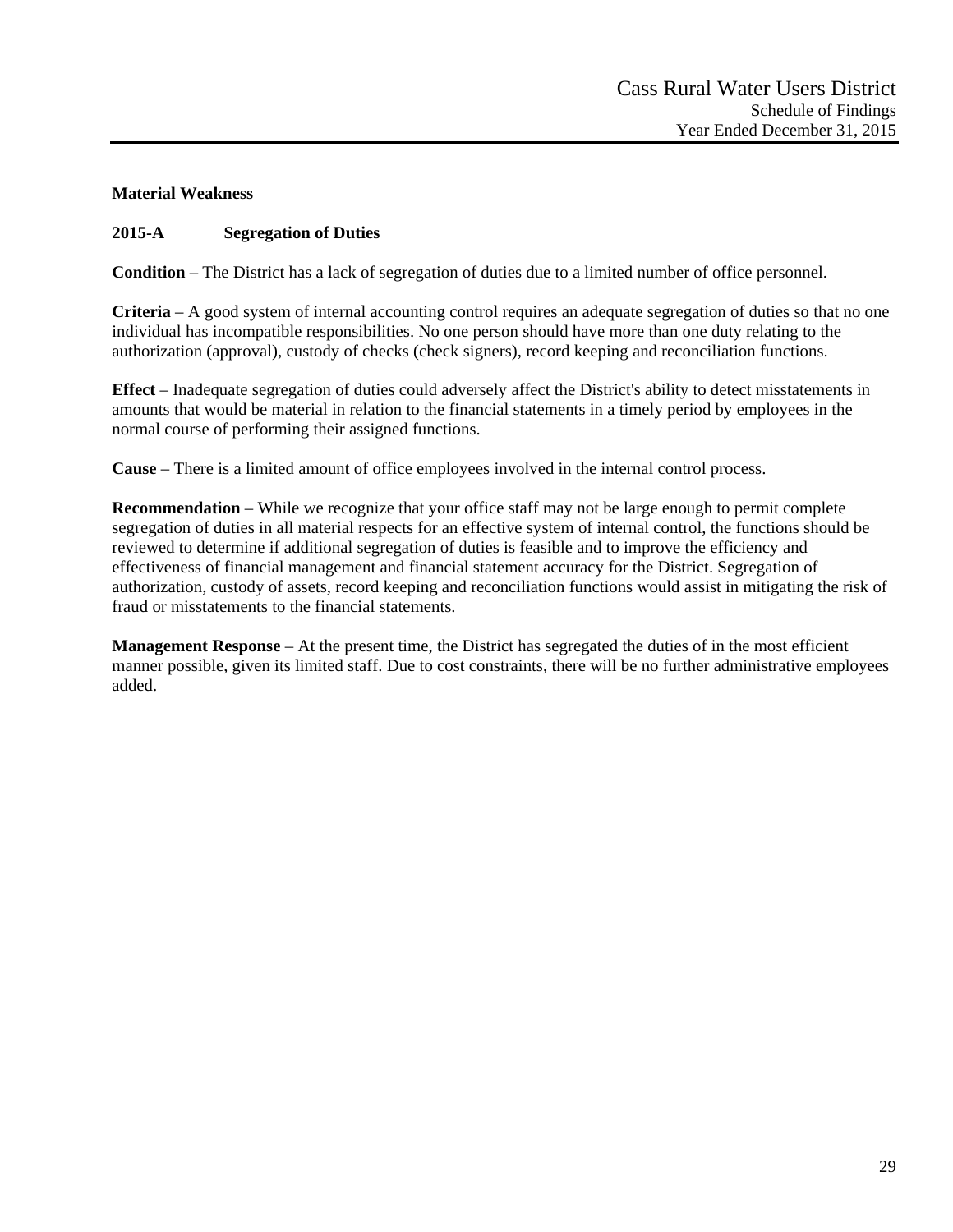# **Material Weakness**

# **2015-B Material Journal Entries**

**Condition** – During the course of our engagement, we proposed material audit adjustments that would not have been identified as a result of the District's existing internal controls, and therefore could have resulted in a material misstatement of the District's financial statements.

**Criteria** – A good system of internal accounting control contemplates an adequate system for recording and processing entries material to the financial statements.

**Effect** – Inadequate controls could adversely affect the District's ability to detect misstatements in amounts that would be material in relation to the financial statements.

**Cause** – District personnel do not have adequate training to apply U.S. generally accepted accounting principles internally.

**Recommendation** – While we recognize that your office staff is limited, it is important that you be aware of this condition. In situations like this, management's close supervision and review of accounting information is the best means of preventing and detecting errors and irregularities.

**Management Response** – Due to the limited office staff, the District is aware of the deficiency in internal control. The District accepts the risk and due to cost constraints, there will be no further administrative employees added.

## **Material Weakness**

## **2015-C Preparation of Financial Statements**

**Condition** – The District does not have an internal control system designed to provide for the preparation of the financial statements being audited. As auditors, we were requested to draft the financial statements and accompanying notes to the financial statements.

**Criteria** – A good system of internal accounting control contemplates an adequate system for recording and processing entries material to the financial statements.

**Cause** – District personnel do not have adequate training to apply U.S. generally accepted accounting principles internally.

**Effect** – This control deficiency could result in a misstatement to the financial statements that would not be prevented or detected.

**Recommendation** – This circumstance is not unusual in a District of your size. It is the responsibility of management and those charged with governance to make the decision whether to accept the degree of risk associated with this condition because of cost or other considerations.

**Management Response** – The District is aware of the deficiency in internal control. The District accepts the risk and will not added additional administrative employees due to cost constraints.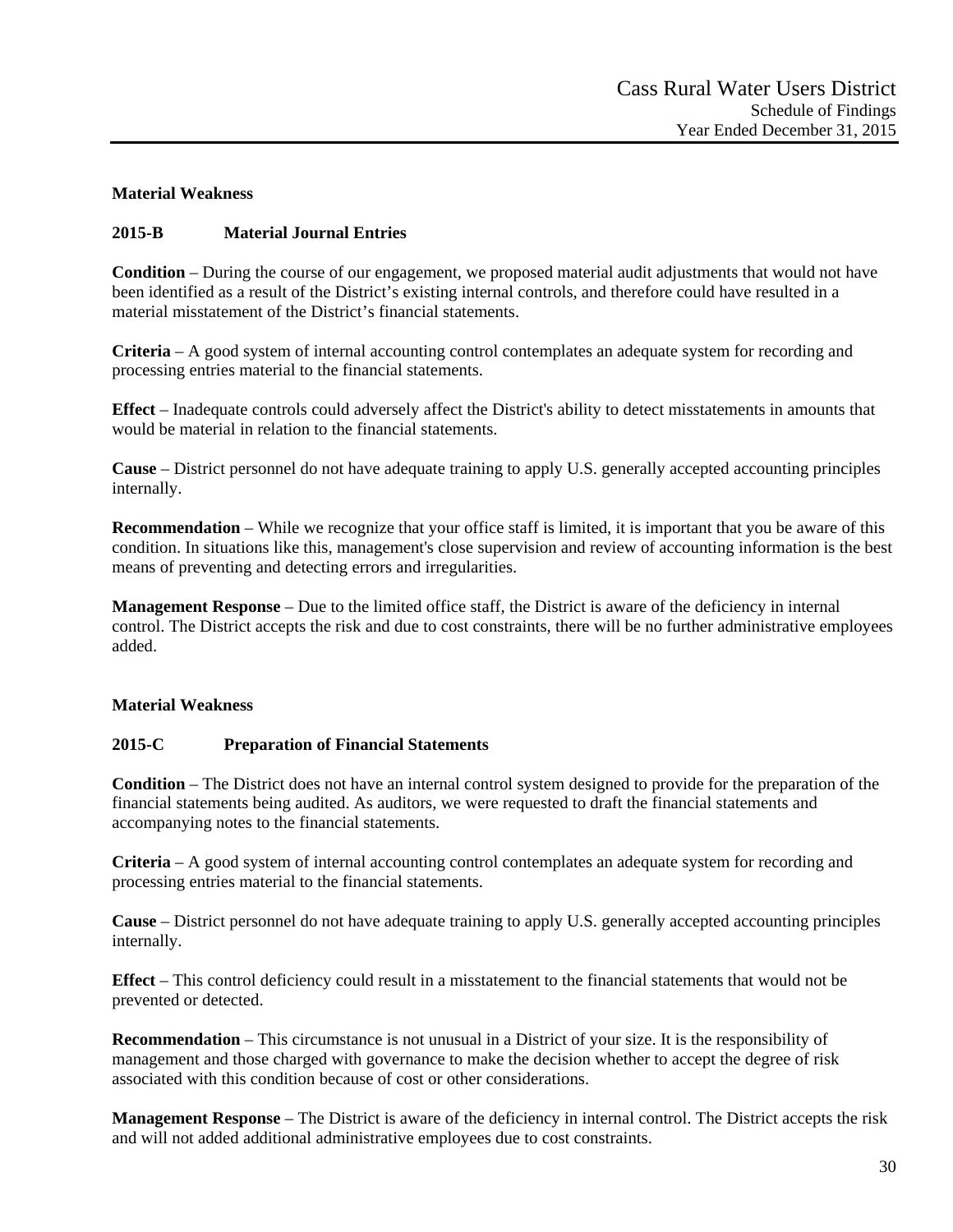

CPAs & BUSINESS ADVISORS

## **Farmers Home Administration (FmHA) Comments**

The Board of Directors Cass Rural Water Users District Kindred, North Dakota

We have audited the financial statements of Cass Rural Water Users District, for the year ended December 31, 2015, and have issued our report thereon dated February 18, 2016.

In planning and performing our audit of the financial statements of the District for the year ended December 31, 2015, we considered its internal control over financial reporting in order to determine our auditing procedures for the purpose of expressing our opinion on the financial statements and not to provide assurance on the internal control over financial reporting. However, we noted certain matters involving the internal control over financial reporting and its operation that we consider to be control deficiencies under standards established by the American Institute of Certified Public Accountants. A control deficiency involve matters coming to our attention relating to significant deficiencies in the design or operation of the internal control over financial reporting that, in our judgment, could adversely affect the District's ability to record, process, summarize and report financial data consistent with the assertions of management in the financial statements. The control deficiencies are described in the accompanying schedule of findings.

A significant deficiency is a deficiency in internal control, or combinations of deficiencies, that adversely affects the entity's ability to initiate, authorize, record, process, or report financial data reliably in accordance with generally accepted accounting principles such that there is more than a remote likelihood that a misstatement of the entity's financial statements that is more than inconsequential will not be prevented or detected.

A material weakness is a significant deficiency or a combination of significant deficiencies that results in more than a remote likelihood that a material misstatement of the financial statements will not be prevented or detected by the District's internal control.

Our consideration of the internal control over financial reporting was for the limited purpose described in the first paragraph of this section and would not necessarily identify all deficiencies in the internal control that might be significant deficiencies and, accordingly, would not necessarily disclose all significant deficiencies that are also considered to be a significant deficiency or a material weakness. However, we do believe findings 2015-A, 2015-B, and 2015-C are material weaknesses as described in the schedule of findings.